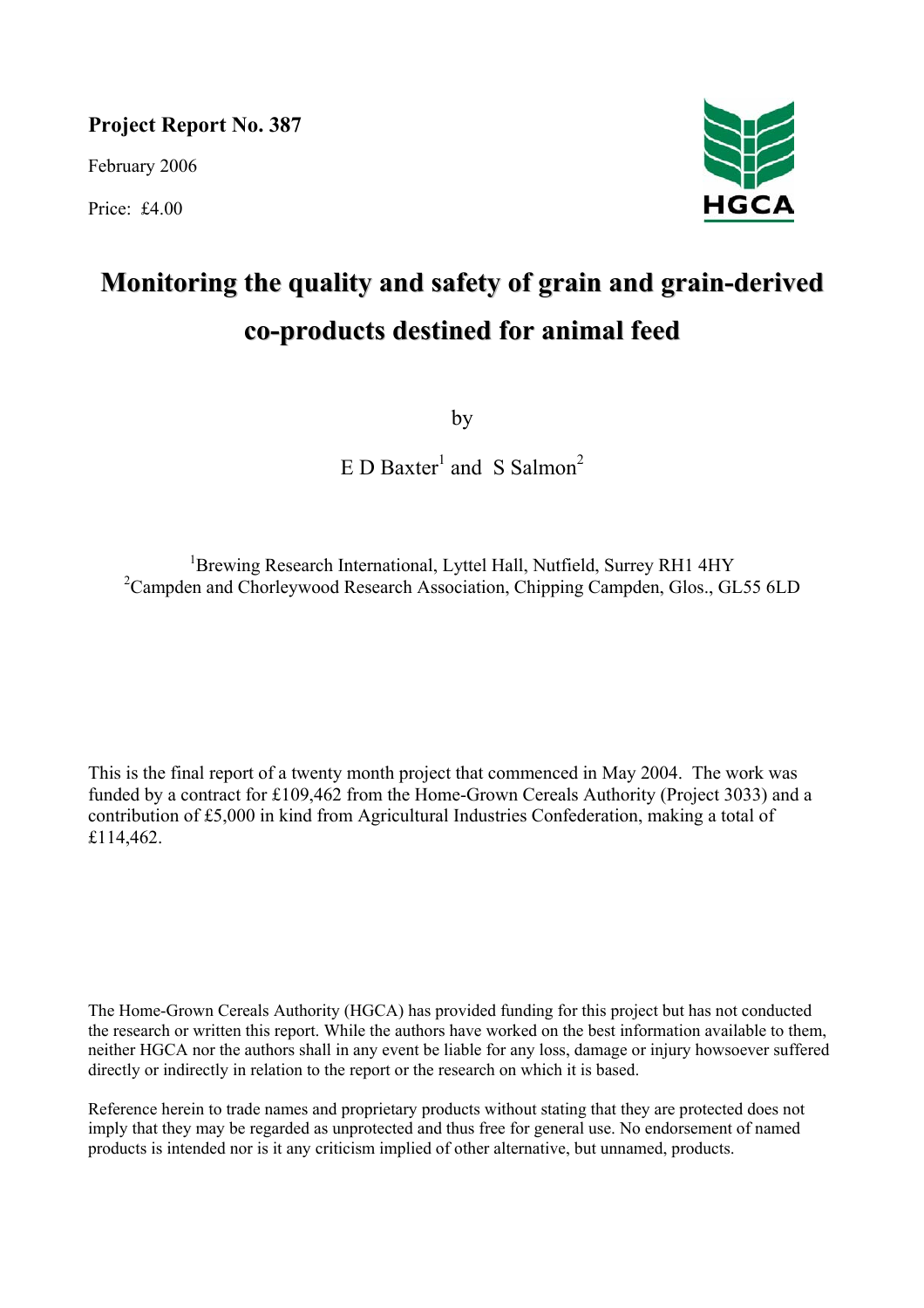| <b>TABLE OF CONTENTS</b> |                                                         |        |  |  |  |  |
|--------------------------|---------------------------------------------------------|--------|--|--|--|--|
|                          | Part 1. Abstract                                        | 1      |  |  |  |  |
|                          | Part 2. Summary                                         |        |  |  |  |  |
|                          | <b>Part 3. Technical Detail</b>                         | 5      |  |  |  |  |
|                          |                                                         |        |  |  |  |  |
|                          | 1. Background and scope of project                      | 5      |  |  |  |  |
|                          | 2. Methods                                              | 7      |  |  |  |  |
|                          | 2.1 Information gathering                               | $\tau$ |  |  |  |  |
|                          | 2.2 Surveillance                                        | $\tau$ |  |  |  |  |
|                          | Sample sets collected<br>2.2.1                          | $\tau$ |  |  |  |  |
|                          | 2.2.2<br>Mycotoxin analysis                             | 8      |  |  |  |  |
|                          | Pesticides<br>2.2.3                                     | 9      |  |  |  |  |
|                          | 2.2.4<br>Heavy metals and arsenic                       | 10     |  |  |  |  |
|                          | 2.2.5<br>Dioxins                                        | 11     |  |  |  |  |
|                          | 3. Results and Discussion                               | 12     |  |  |  |  |
|                          | 3.1 Mycotoxins                                          | 12     |  |  |  |  |
|                          | 3.2 Pesticides                                          | 24     |  |  |  |  |
|                          | 3.3 Heavy metals and arsenic                            | 29     |  |  |  |  |
| 4.                       | <b>Information utilisation</b>                          | 32     |  |  |  |  |
|                          | 4.1 Communications to levy payers                       | 32     |  |  |  |  |
|                          | 4.2 Dissemination of information to other organisations | 32     |  |  |  |  |
|                          | 4.3 Issues which arose during this project              | 32     |  |  |  |  |
| 5.                       | <b>Conclusions and recommendations</b>                  | 34     |  |  |  |  |
| 6.                       | <b>References</b>                                       | 35     |  |  |  |  |
|                          | Appendix 1. Details of sample sets collected<br>36      |        |  |  |  |  |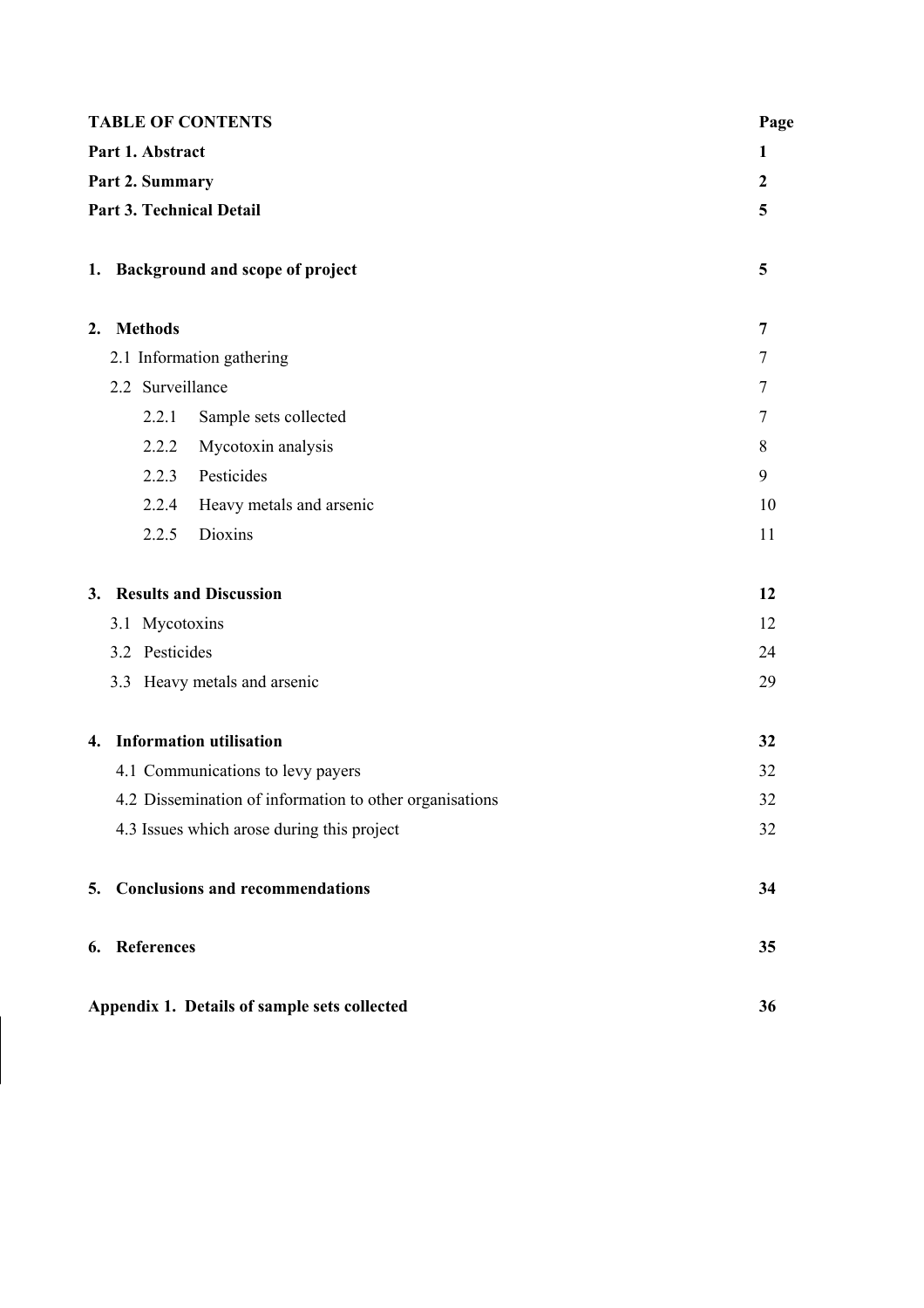| Page                                                                                                                                                                                                                                                                                                                                                                                                                                                                                                                                                                                                                         |
|------------------------------------------------------------------------------------------------------------------------------------------------------------------------------------------------------------------------------------------------------------------------------------------------------------------------------------------------------------------------------------------------------------------------------------------------------------------------------------------------------------------------------------------------------------------------------------------------------------------------------|
| 20                                                                                                                                                                                                                                                                                                                                                                                                                                                                                                                                                                                                                           |
| 21                                                                                                                                                                                                                                                                                                                                                                                                                                                                                                                                                                                                                           |
| 24                                                                                                                                                                                                                                                                                                                                                                                                                                                                                                                                                                                                                           |
| 25                                                                                                                                                                                                                                                                                                                                                                                                                                                                                                                                                                                                                           |
| 26                                                                                                                                                                                                                                                                                                                                                                                                                                                                                                                                                                                                                           |
| 27                                                                                                                                                                                                                                                                                                                                                                                                                                                                                                                                                                                                                           |
| 29                                                                                                                                                                                                                                                                                                                                                                                                                                                                                                                                                                                                                           |
| 30                                                                                                                                                                                                                                                                                                                                                                                                                                                                                                                                                                                                                           |
| 30                                                                                                                                                                                                                                                                                                                                                                                                                                                                                                                                                                                                                           |
| Table 1. Zearalenone in feed cereals and cereal by-products<br>Table 2. Aflatoxins in stored cereals and cereal by-products<br>Table 3. Organochloride insecticides sought<br>Table 4. Insecticides and fungicides sought on stored sample sets<br>Table 5. Pesticide residues found in barley and oat samples<br>Table 6. Pesticide residues found in wheat and wheatfeed samples<br>Table 7. Residues of heavy metals and arsenic in feed barley and pelleted malt culms<br>Table 8. Residues of heavy metals and arsenic in oats and oatfeed<br>Table 9. Residues of heavy metals and arsenic in feed wheat and wheatfeed |

# **LIST OF FIGURES**

| Figure 1. | Incidence of trichothecenes in feed barleys                                        | 12 |
|-----------|------------------------------------------------------------------------------------|----|
| Figure 2. | Mean concentrations of trichothecenes in feed barleys                              | 13 |
| Figure 3. | Maximum concentrations of trichothecenes in feed barleys                           | 13 |
| Figure 4. | Incidence of trichothecenes in pelleted malt culms                                 | 14 |
| Figure 5. | Mean concentrations of trichothecenes in pelleted malt culms                       | 14 |
| Figure 6. | Maximum concentrations of trichothecenes in pelleted malt culms                    | 15 |
| Figure 7. | Incidence of trichothecenes in oats                                                | 15 |
| Figure 8. | Mean concentration of trichothecenes in oats                                       | 16 |
| Figure 9. | Maximum concentration of trichothecenes in oats.                                   | 16 |
|           | Figure 10. Incidence of trichothecenes in wheat and wheatfeed                      | 17 |
|           | Figure 11. Mean concentration of trichothecenes in wheat and wheatfeed.            | 18 |
|           | Figure 12. Maximum concentration of trichothecenes in wheat and wheatfeed          | 18 |
|           | Figure 13. Incidence of OA in stored feed cereals and cereal by-products           | 22 |
|           | Figure 14. Mean concentrations of OA in stored feed cereals and cereal by-products | 22 |
|           | Figure 15. Maximum levels of OA in stored feed cereals and cereal by-products      | 23 |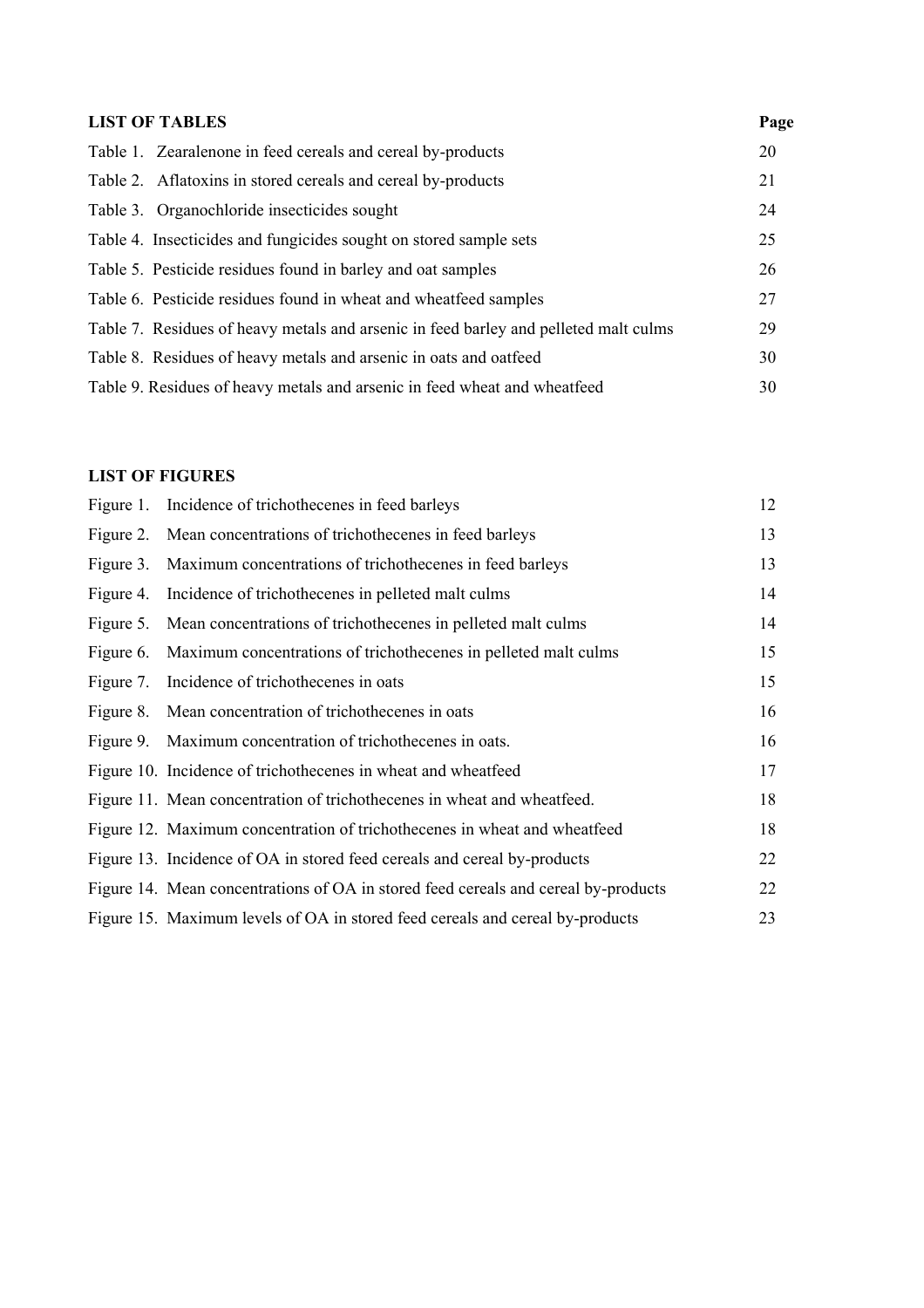# **1. ABSTRACT**

The overall aim of this project was to monitor the quality and safety of UK animal feed derived from UKgrown cereals. It was carried out jointly by CCFRA, who were responsible for the wheat samples, and BRi (the project co-ordinators), who were responsible for the barley and oat samples. The project ran from April 2004 to December 2005, when it was replaced by new project (HGCA 3100), which also covers malting barley and milling wheat.

The project comprised:

- Collection of representative sample sets of feed cereals, testing them for a range of contaminants, and comparing the results with legal limits or proposed guideline values.
- An ongoing review of proposed and incoming legislation and opinions from food/feed standards bodies (such as the UK Food Standards Agency and European Food Safety Authority) in order to identify any emerging issues which could impact on the safety or quality of feed cereals.

The results indicated that, for the overwhelming majority of animal feed materials derived from UK-grown cereals, levels of contaminants were well below legal limits in the EU.

Levels of **heavy metals** and **arsenic** were, with one exception (a wheatfeed), very low. Cereal products are unlikely to be a significant source of metal contaminants in animal feed.

**Aflatoxins** were only detected in two samples (both feed barleys), and then only at very low levels compared with the legal limit.

**Ochratoxin A** was widespread in oatfeed and wheatfeed, but was detected in less than half of grain samples. Maximum levels were well below the proposed Guideline Value for feed materials, but some samples approached the Guideline Values for complete or complementary feedingstuffs in sensitive species such as pigs.

**Trichothecene mycotoxins** from *Fusarium* were generally widespread in all samples except feed barley. Deoxynivalenol was detected most frequently, except in oats where T-2 and HT-2 were more common. There was also evidence of an increase in the incidence of T-2 and HT-2 in other cereals from 2004 to 2005. Currently there are no legal limits for trichothecenes in animal feed, but all the samples tested were well below the proposed guideline limits for feed materials. However, some of the oats and wheat samples exceeded the proposed guidelines for complete feedingstuffs for sensitive species such as pigs.

**Zearalenone** was rare in barley and oats but widespread in wheat and wheat feed.

Residues of **Pesticides** were uniformly low. Organochloride insecticides were not detected in any of the samples. Of the insecticides currently used in grain storage, pirimiphos-methyl was detected most frequently, but concentrations were always well below legal MRLs. Cereal products are unlikely to be a significant source of pesticide residues in animal feed.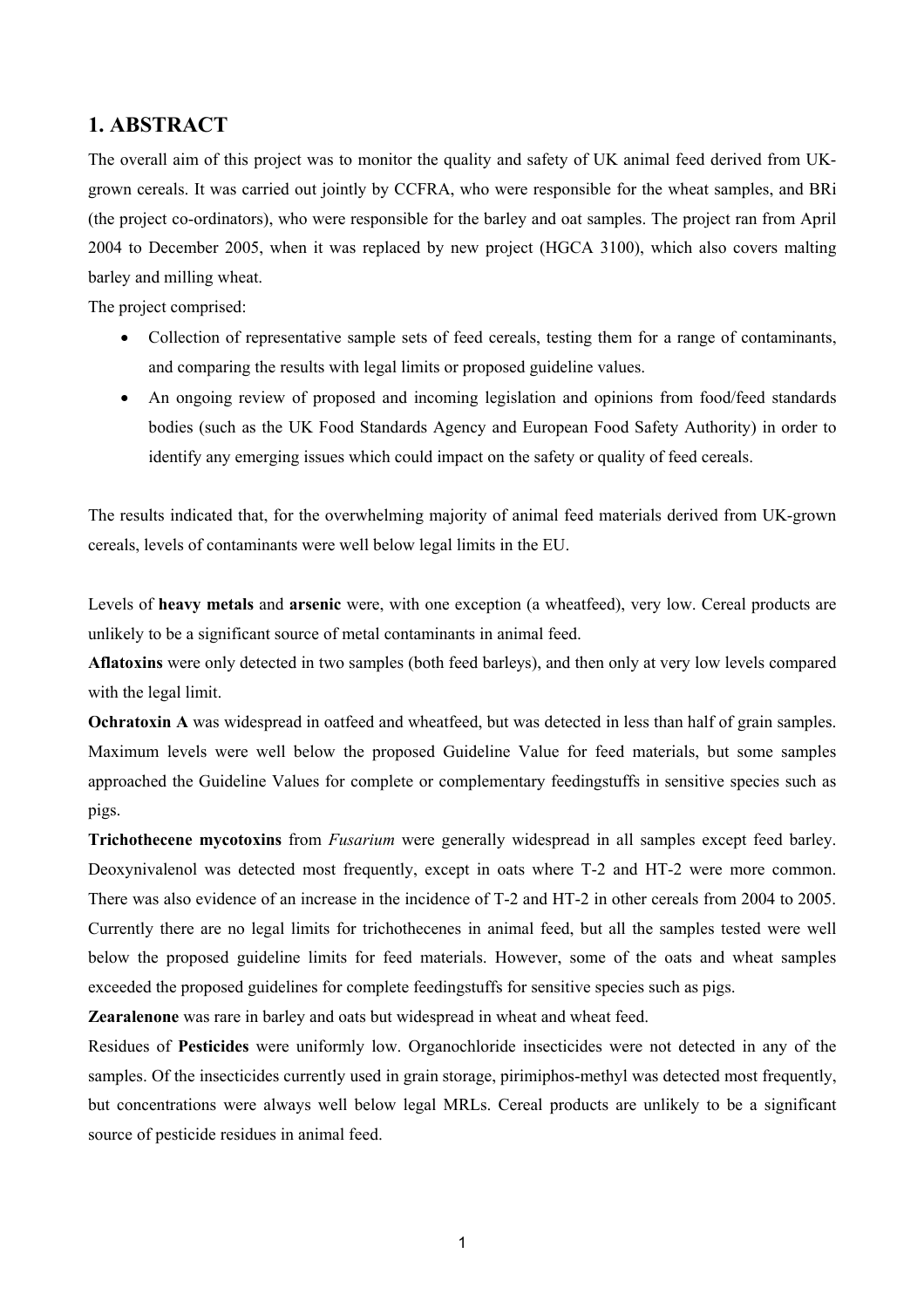# **2. SUMMARY**

The overall aim of this project was to monitor the quality and safety of UK animal feed derived from UKgrown cereals. It was carried out jointly by CCFRA, who were responsible for the wheat samples, and BRi (the project co-ordinators), who were responsible for the barley and oat samples. The project ran from April 2004 to December 2005, when it was replaced by new project (HGCA 3100), which also covers malting barley and milling wheat.

The project comprised:

- Collection of representative sample sets of feed cereals, testing them for a range of contaminants, and comparing the results with legal limits or proposed guideline values.
- An ongoing review of proposed and incoming legislation and opinions from food/feed standards bodies (such as the UK Food Standards Agency and European Food Safety Authority) in order to identify any emerging issues which could impact on the acceptability of cereals for use as animal feed.

Four sets of samples were collected and tested for the presence of a range of contaminants. These sets comprised two sets of freshly harvested samples (harvests 2004 and 2005) and two sets of samples from batches which had been stored for approximately 6 months after harvest (harvests 2003 and 2004), plus one set of samples of pelleted malt culms. Each set included feed barley, feed oats, oatfeed, feed wheat and wheatfeed, selected to cover the relevant geographical areas of the UK. Samples were provided by all the major animal feed companies in the UK. In all, a total of 366 samples were collected and analysed.

The stored samples were tested for the presence of:

- pesticide residues, in particular those insecticides used in grain storage, but some samples were also tested for fungicides applied during earring
- aflatoxins and ochratoxin A, which are produced by moulds which can grow in stored grain

The freshly harvested samples were tested for the presence of:

- mycotoxins (zearalenone and trichothecenes such as deoxynivalenol or DON), produced by *Fusarium* fungi which can infect cereals growing in the field
- persistent organochloride insecticides which are no longer used in agriculture but which can still be detected in trace quantities in the environment and can therefore contaminate crops
- heavy metals and arsenic, traces of which can be taken up from the soil by growing plants

The results indicated that the overwhelming majority of animal feed materials derived from UK-grown cereals are legally compliant, safe and of good quality.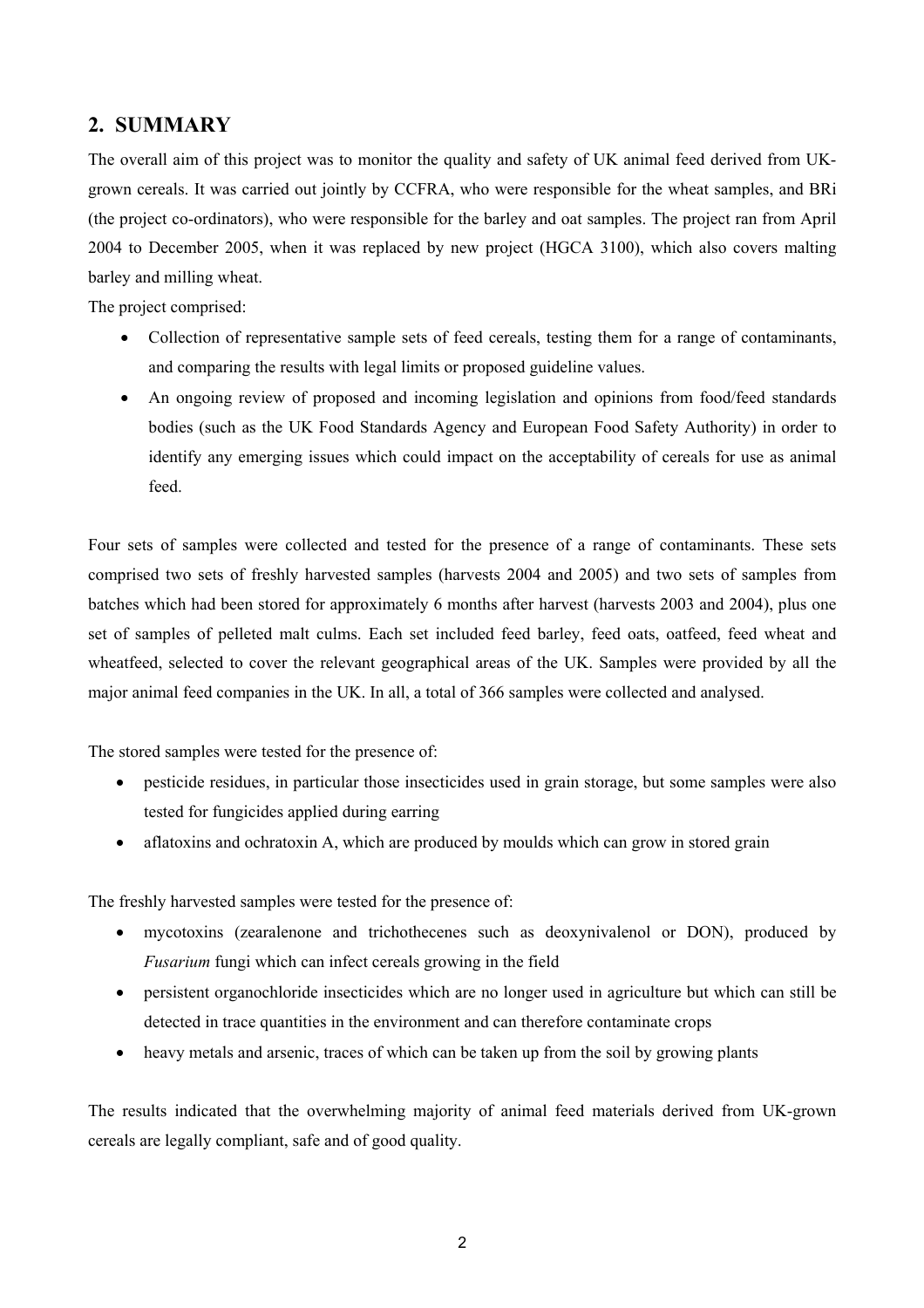In the EU, statutory limits are in place for **pesticide** residues, certain **heavy metals, arsenic** and **aflatoxins** in animal feed materials. Levels of these contaminants were well below the legal limits, with the exception of only one sample (a sample of wheatfeed which exceeded the statutory limit for lead). **Mercury** was rarely detected, but **arsenic, lead and cadmium** were detected in most samples. However, actual concentrations were, with the one exception noted above, very low. Cereal products are unlikely to be a significant source of metal contaminants in animal feed. **Aflatoxins** were only detected in two samples (both feed barleys), and then only at very low levels compared with the legal limit. Residues of **pesticides** were uniformly low. Organochloride insecticides were not detected in any of the samples. Of the insecticides currently used in grain storage, pirimiphos-methyl was detected most frequently, but concentrations were always well below legal MRLs. Cereal products are unlikely to be a significant source of pesticide residues in animal feed.

Currently, there are no statutory limits for *Fusarium* **toxins** or for **ochratoxin A** in feed materials, but Guideline Values are under discussion. The current proposals would recommend separate guidelines for feed materials and for complete and/or complementary feedingstuffs, with lower recommendations for particularly sensitive species.

**Ochratoxin A** was widespread in oatfeed and wheatfeed, but detected in less than half of grain samples. Maximum levels were well below the proposed Guideline Value for feed materials, but some samples approached the Guideline Values for completed feedingstuffs in sensitive species such as pigs.

**Trichothecene mycotoxins** from *Fusarium* were generally widespread in all samples except feed barley. **Deoxynivalenol** was detected most frequently, except in oats where **T-2** and **HT-2** were more common. There was also evidence of an increase in the incidence of **T-2** and **HT-2** in barley and wheat from 2004 to 2005. **Nivalenol** was also detected frequently in wheat, although mean concentrations were substantially lower than for deoxynivalenol. **Nivalenol** was rare in barley and oats. All the samples tested were well below the proposed guideline limits for feed materials. However, some of the oats and wheat samples exceeded the proposed guidelines for complete feedingstuffs for sensitive species such as pigs.

**Zearalenone** was rare in barley and oats but widespread in wheat and wheatfeed. Although none of these samples exceeded the proposed Guideline Value for zearalenone in feed materials, some exceeded the lower Guideline Values suggested for complementary and complete feedingstuffs for sensitive species such as young pigs.

Overall, the results from the project suggested that UK-grown cereals are safe and for use in animal feed and do not contain hazardous levels of contaminants. None of the contaminants tested exceeded statutory limits except for one sample out of the 366 tested. UK cereals and cereal products are unlikely to be significant sources of heavy metals, aflatoxins or pesticide residues in animal diets.

Mycotoxins produced by *Fusarium* moulds are common in cereals, particularly in wheat. However, concentrations appear to be well within proposed Guideline Values for feed materials in general, although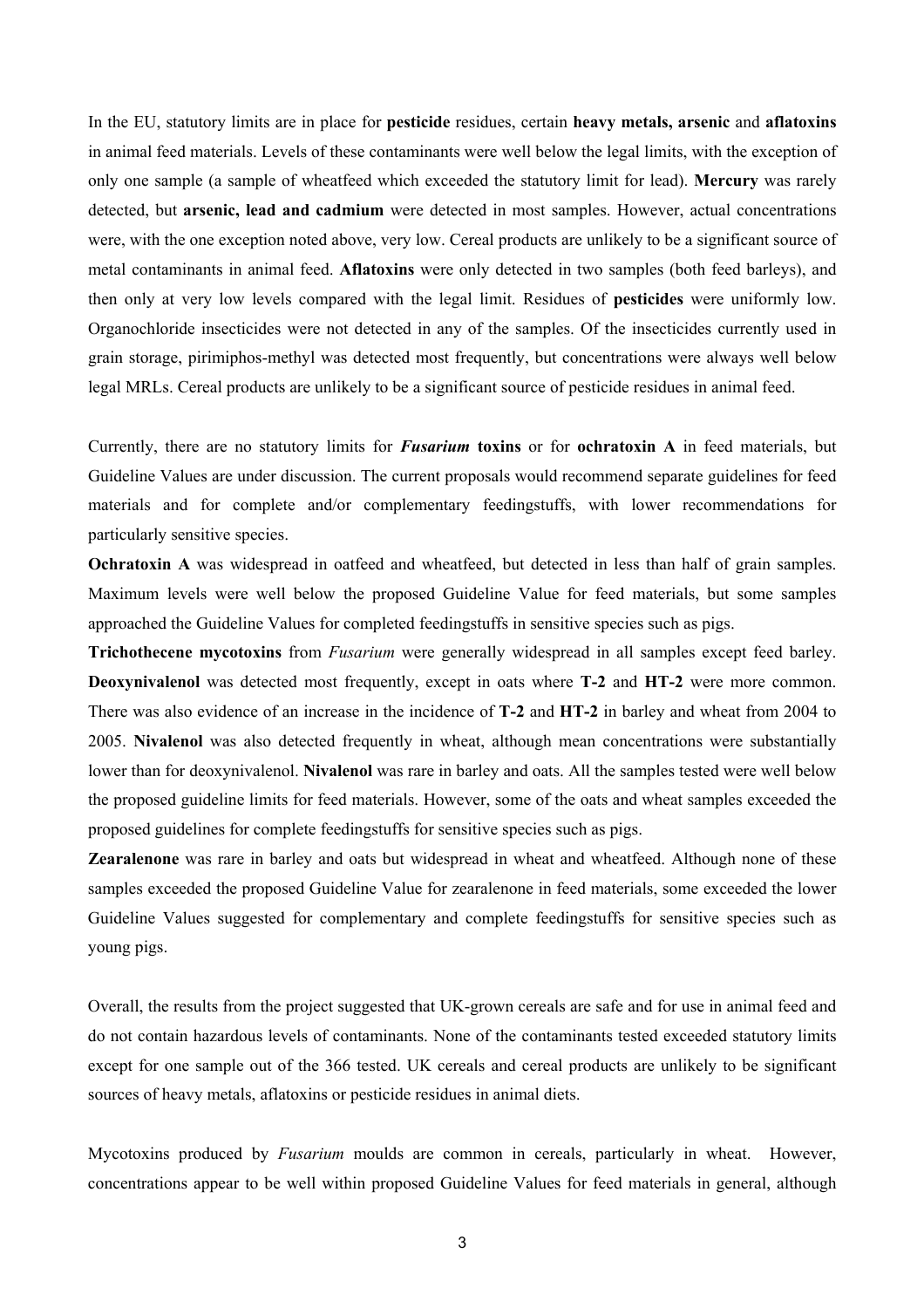care may be needed when formulating complete or complementary feedingstuffs for particularly sensitive animal species. The increase in incidence of T-2 and HT-2 toxins observed in cereals from the 2005 harvest is worrying, since these compounds are significantly more toxic than deoxynivalenol, and they should therefore continue to be monitored.

It is also noteworthy that over the lifetime of this project, the highest levels of *Fusarium* toxins did not coincide with particularly wet harvests. Specifically, maximum levels for trichothecenes were higher in 2005 (a dry year) than in 2004, when there was a particularly wet harvest. These observations support the generally held belief that levels of mycotoxins in cereal grain and cereal by-products are affected by a number of factors other than harvesting conditions.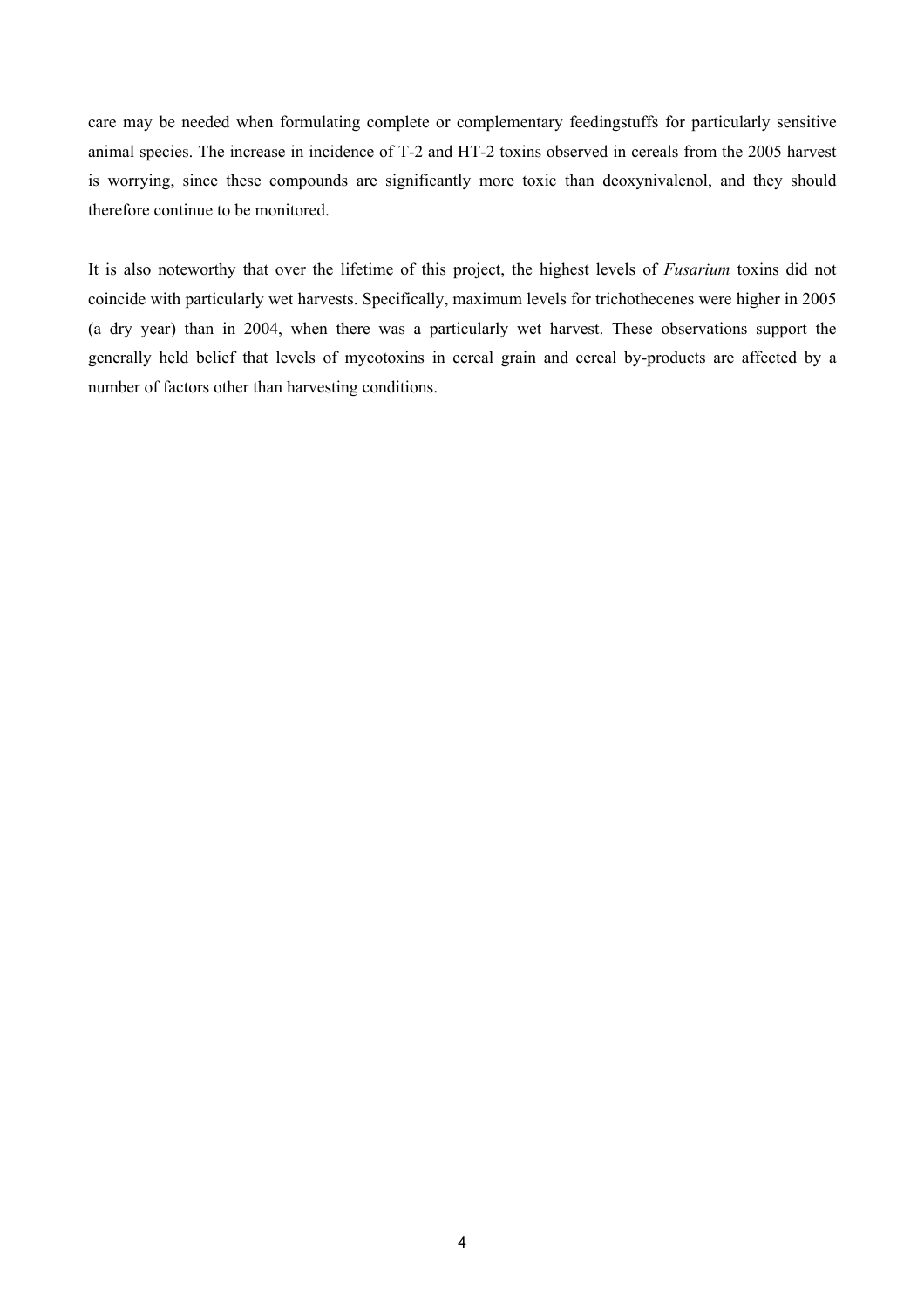# **SECTION 3. TECHNICAL DETAIL**

# **1. BACKGROUND AND SCOPE OF PROJECT**

This project was based on two existing HGCA projects developed for assuring the food safety of malting barley and milling wheat (projects 2804 and 2819 respectively) and complements those projects by addressing the requirements of animal feed, which is another major market for UK-grown cereals.

The main part of the project involved surveying the incidence of key contaminants in UK-produced cereals destined for animal feed in order to demonstrate the safety and legal compliance of UK-produced feedstuffs and to highlight any problem areas.

A parallel activity was to identify any emerging issues or legislation which could impact on feed safety by regularly monitoring scientific and legislative publications. The samples collected for this surveillance are being stored in order to provide an archive of appropriate samples for use in reacting to emerging cereal contaminant issues**.** 

The scope of the current project includes:

- to provide ongoing access to information on food safety and legislative issues which might impinge on the market acceptability of UK-grown cereals for animal feed
- to draw the attention of the appropriate personnel in the AIC to any particularly urgent issues
- to carry out regular surveillance for potential contaminants of barley, wheat and oats destined for animal feed on two sets of samples per year.
	- ¾ One set of freshly harvested cereals, collected in September-October
	- $\triangleright$  A second set of stored cereals, collected in April-May

The number and source of samples, together with the sampling regimes and the analytes to be tested on each sample set, were decided through discussion and consultation with appropriate technical committees of the AIC. It was decided that each set would comprise approximately 50 samples of wheat and wheatfeed, 30 samples of barley and 20 samples of oats and oatfeed. Analytes to be tested for were as follows:

# **Freshly harvested samples**

- Mycotoxins (trichothecenes and zearalenone)
- Heavy metals (mercury, lead and cadmium, plus arsenic)
- Organochlorine insecticides (a representative selection of samples)

# **Stored samples**

- Mycotoxins (ochratoxin A and aflatoxins)
- Post-harvest insecticides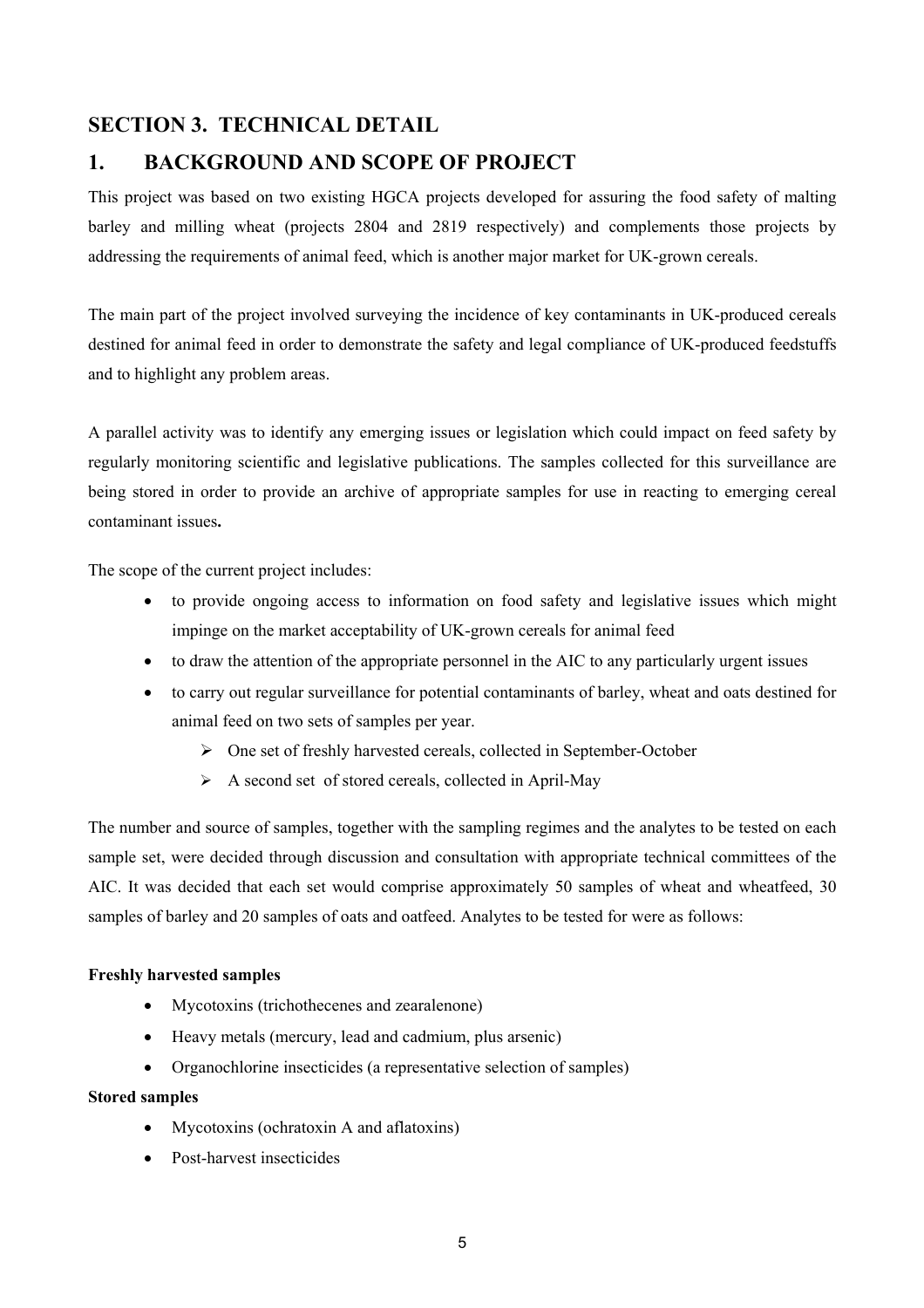• Dioxins (if a suitable method could be identified)

The project commenced in May 2004 and finished at the end of December 2005. It is replaced by a combined project which covers malting barley, milling wheat and animal feed.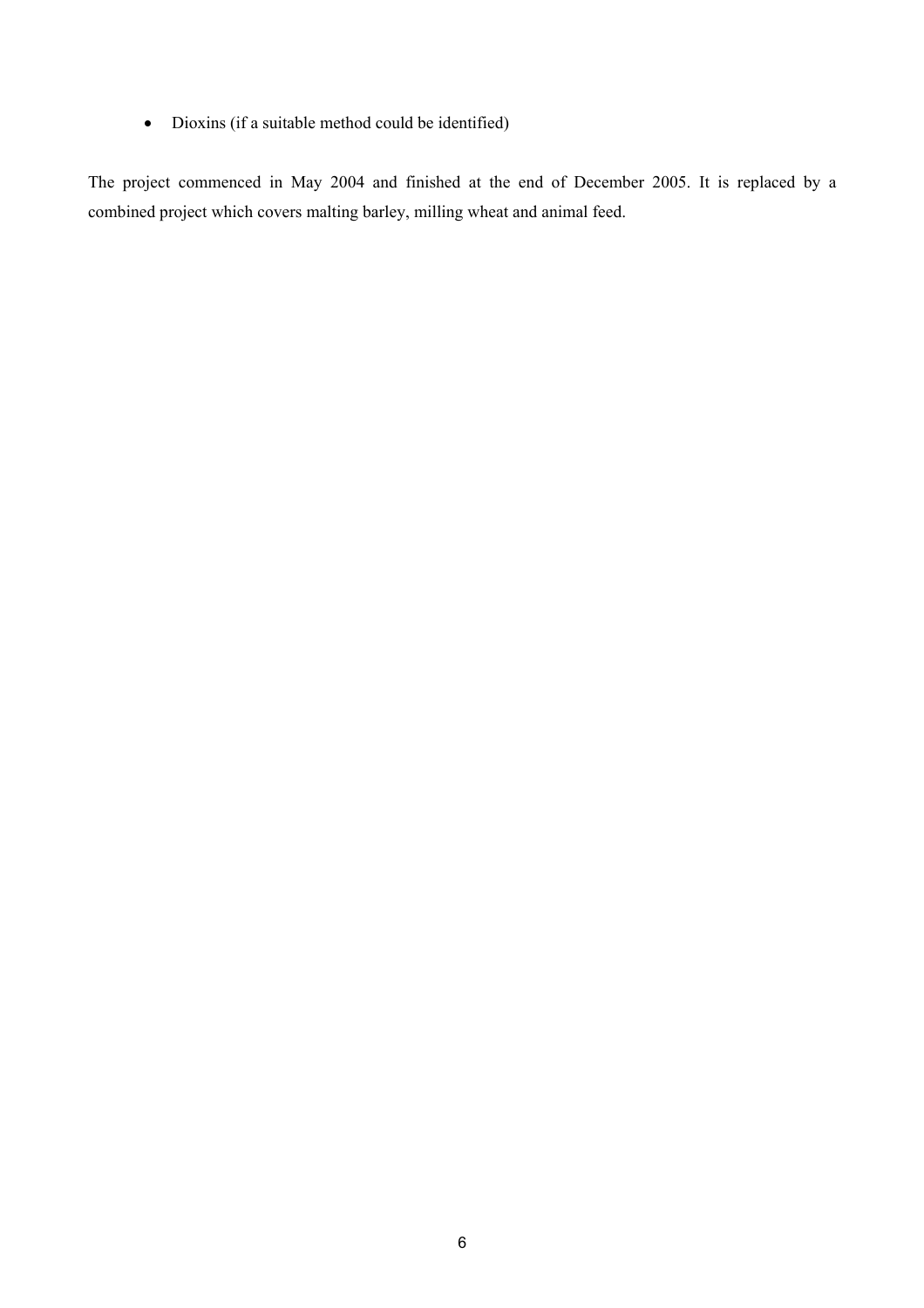# **2. METHODS**

# **2.1 Information gathering**

# **2.1.1.BRi**

BRi has an established system for scanning and collecting scientific and technical literature published worldwide relating to malting and brewing, including barley-related information. This information is stored on fully searchable electronic databases for ready access. For the purposes of this project, this system was supplemented by searching a number of additional information sources for references relating to animal feed, which included (but were not limited to):-

- UK's Food Standards Agency newsletters, web site and publications
- UK's Pesticides Safety Directorate circulars, web site and publications
- HMSO web site
- The Official Journal of the European Commission (L and C series)
- The European Food Safety Authority (EFSA) web site
- Codex web site and reports
- The FAO/WHO Joint Expert Committee on Food Additives and Contaminants (JECFA) web site and reports

# **2.1.2.CCFRA**

The following publications support CCFRA's ability to scrutinise the scientific, technical and legislative matters relating to wheat-based products.

These are:

- $\triangleright$  CCFRA MRL Alert which provides details of changes to legal or recommended MRLs (UK, EU and Codex) and relevant news relating to pesticide MRLs, including proposed changes to legislation.
- $\triangleright$  CCFRA Flour Milling & Baking Abstracts which are prepared by information scientists who regularly scan over 200 journals, patents other sources for articles which are of interest to the milling and baking industries worldwide. Specific sections exist covering "Cereal growing & Agriculture" and "Toxicology & Contaminants"
- $\triangleright$  CCFRA Food Law Alert which provides prompt and succinct updates on legislative developments with links to relevant websites.

# **2.2 Surveillance**

# **2.2.1 Sample sets collected**

Because of the timing of the project, only four sample sets could be collected:

- Stored samples from the 2003 harvest, collected in May-June 2004
- Freshly harvested samples from the 2004 harvest, collected September-December 2004
- Stored samples from the 2004 harvest, collected May June 2005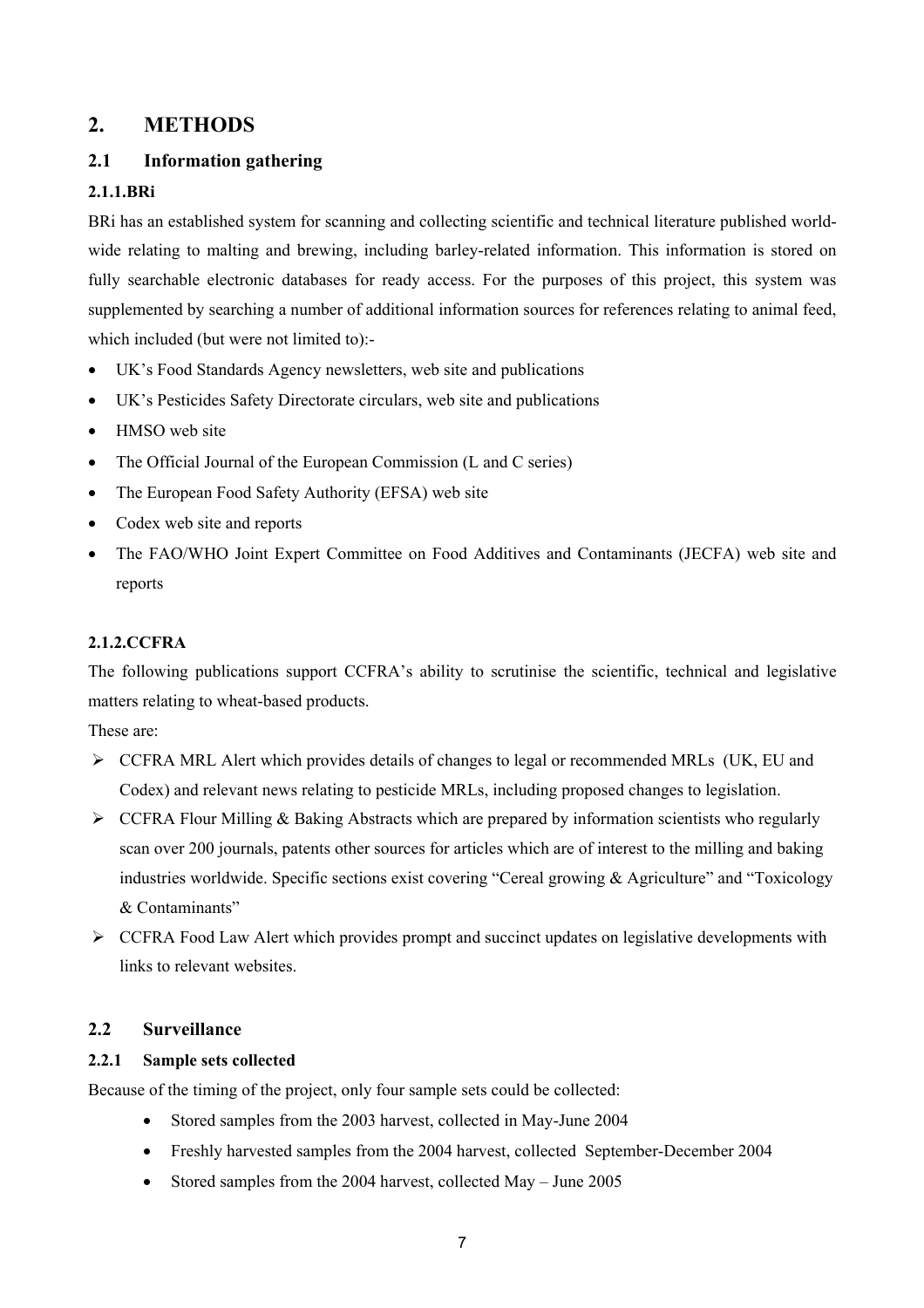• Freshly harvested samples from the 2005 harvest, collected September-November 2005.

Details of the sample sets are given in Appendix 1.

In addition, one set of processing co-products (pelleted malt culms) were collected, in September/October 2004. Only one sample was provided by the animal feed companies, so additional samples had to be obtained directly from the malting companies. These were analysed for *Fusarium* toxins.

## **2.2.2 Mycotoxin analysis**

#### • **Trichothecenes.**

**Barley and oat samples** were analysed at BRi for DON, 3-acetyl-DON, 15-acetyl-DON, NIV, HT-2 toxin and T-2 toxin using an in-house procedure based on a published method *(Patel et al, 1996).* From the 2004 harvest onwards, this was extended to also include fusarenone-X, neosolaniol and diacetoxyscirpenol. These mycotoxins have been identified by the European Commission as potentially serious contaminants of cereals and cereal products *(Verstraede, 2003)* and BRi is currently investigating their occurrence in UK cereals and behaviour in processing under a separate HGCA project. The mycotoxins were extracted using acetonitrile/water, partially purified using trichothecene clean-up columns, then derivatised and analysed by GC-mass spectrometry. The limit of quantification (LOQ) was 5 µg/kg for each toxin. BRi participates in FAPAS proficiency tests. Z scores are available on request.

**Wheat samples** were sub-contracted to RHM Technology, High Wycombe for analysis of the full range of trichothecenes: DON, diacetoxyscirpenol (DAS), 3-acetyl DON, 15-acetyl DON, fusarenone X (FUS X), NIV, neosolaniol (NEO), T-2 triol (T-23), T-2 and HT-2 toxin (HT2) in both years. This laboratory is UKAS accredited for trichothecene analysis. The method used was developed by Patel *et al*., 1996 and hence is a GC-mass spectrometry method that is equivalent to that used at BRi. The limit of quantification (LOQ) was 10 µg/kg for each toxin.

#### • **Zearalenone.**

**Barley and oat samples** were analysed at BRi by an in-house procedure based on a published method as before *(Patel et al, 1996).* After extraction with acetonitrile/water, specific immuno-affinity columns were used for the clean-up stage. Detection and quantification was by HPLC. The limit of quantification was 2 µg/kg. BRi participates in FAPAS proficiency tests for zearalenone and Z scores are available on request.

**Wheat samples** were sub-contracted to RHM Technology, High Wycombe which is UKAS accredited for this analysis. The method used was developed by Patel *et al*., 1996 and is equivalent to that used at BRi. The LOO for zearalenone was 3  $\mu$ g/kg.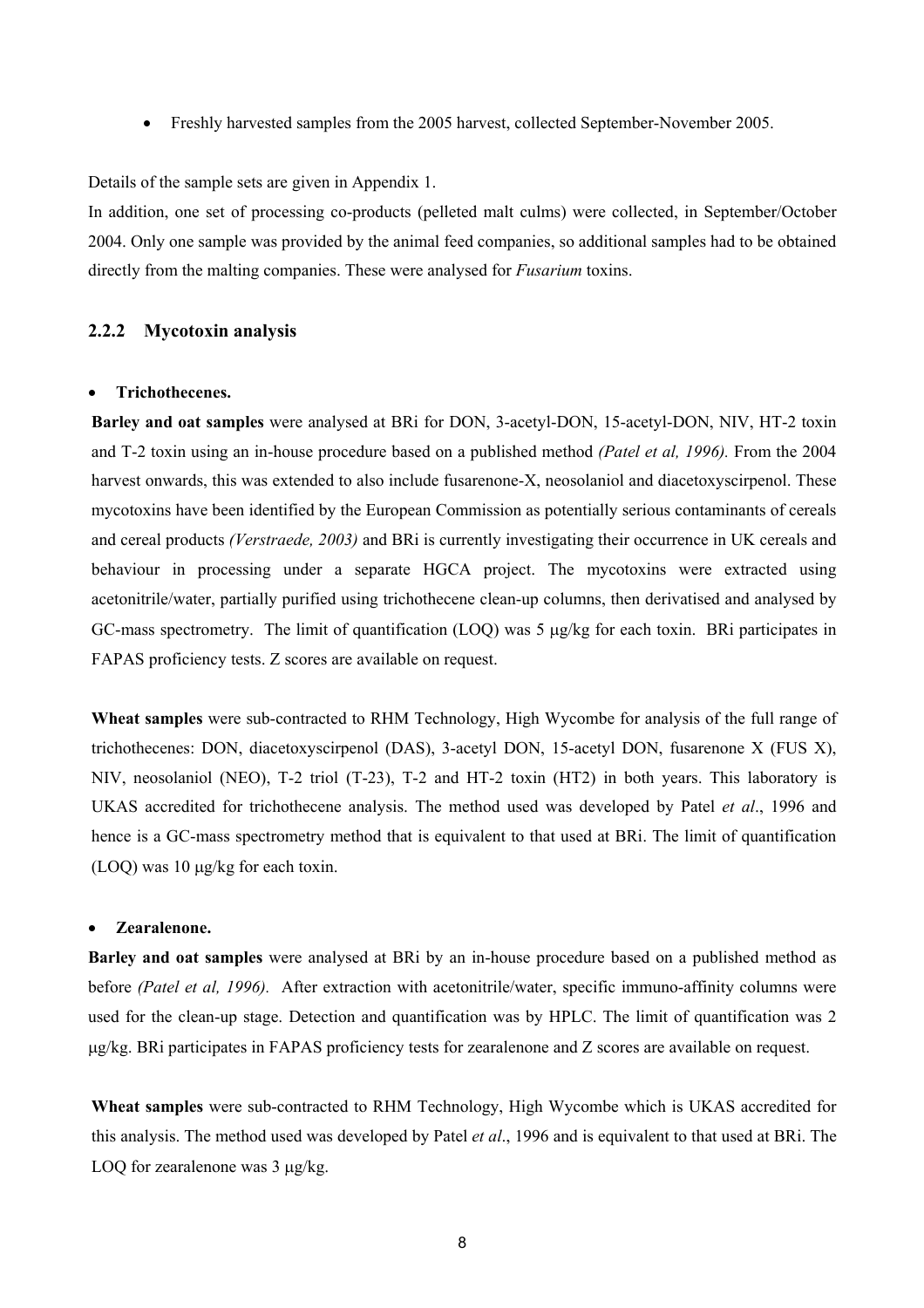#### • **Fumonisins**

FB1 and FB2 in **oats** were analysed by a similar method to that used for zearalenone, except that fumonisinspecific immuno-affinity columns were used. As with the other mycotoxins, BRi participates in FAPAS proficiency tests for fumonisins and Z scores are available on request.

#### • **Ochratoxin A.**

**Barley and oat samples** were analysed at BRi by HPLC with fluorescence detection, following extraction and clean-up with immuno-affinity columns *(Baxter, Slaiding and Kelly, 2001).* The limit of quantification was 0.1µg/kg. BRI has UKAS accreditation for this analysis and also participates in FAPAS proficiency tests. Z scores are available on request.

**Wheat samples** were analysed at CCFRA for OTA using an in house HPLC method with fluorescence detection after solvent extraction and sample clean-up using immuno-affinity columns. The LOQ for OTA was 0.1µg/kg. CCFRA has UKAS accreditation for this analysis and participates in FAPAS proficiency schemes and Z scores are available on request.

#### • **Aflatoxins.**

**Barley and oats samples** were analysed at BRi for aflatoxins  $B_1$ ,  $B_2$ ,  $G_1$  and  $G_2$  by an in-house procedure based on a published method *(Patel et al, 1996).* After extraction with acetonitrile/water, specific immunoaffinity columns were used for the clean-up stage. Detection and quantification was by HPLC with postcolumn derivatisation. The limit of quantification was 0.1µg/kg for each toxin. BRi participates in FAPAS proficiency tests for aflatoxins and Z scores are available on request.

**Wheat samples** were analysed at CCFRA for aflatoxins  $B_1$ ,  $B_2$ ,  $G_1$ ,  $G_2$  by an in-house procedure. After blending with methanol/water, sample clean–up was carried out using an immuno-affinity column. Aflatoxin measurement was by HPLC with fluorescence detection and post-column derivatisation. The LOQ for all four aflatoxins is 0.1µg/kg. CCFRA has UKAS accreditation for this analysis and participates in FAPAS proficiency schemes and Z scores are available on request.

#### **2.2.3 Pesticides**

#### • **Barley and oat samples**

Barley and oat-based samples were analysed at BRi for storage insecticides (mainly organophosphorus compounds but also including the organochlorine insecticide benzene hexachloride or Lindane) and lateacting fungicides, using a multi-residue pesticide analysis developed for cereals and malted cereals. Currently this includes all insecticides which are currently, or have until recently, been used on cereals postharvest or on empty stores, as well as several late acting fungicides, including cyprodinil and some of the new strobilurin fungicides. Samples were milled and extracted with acetone/methanol. The extract was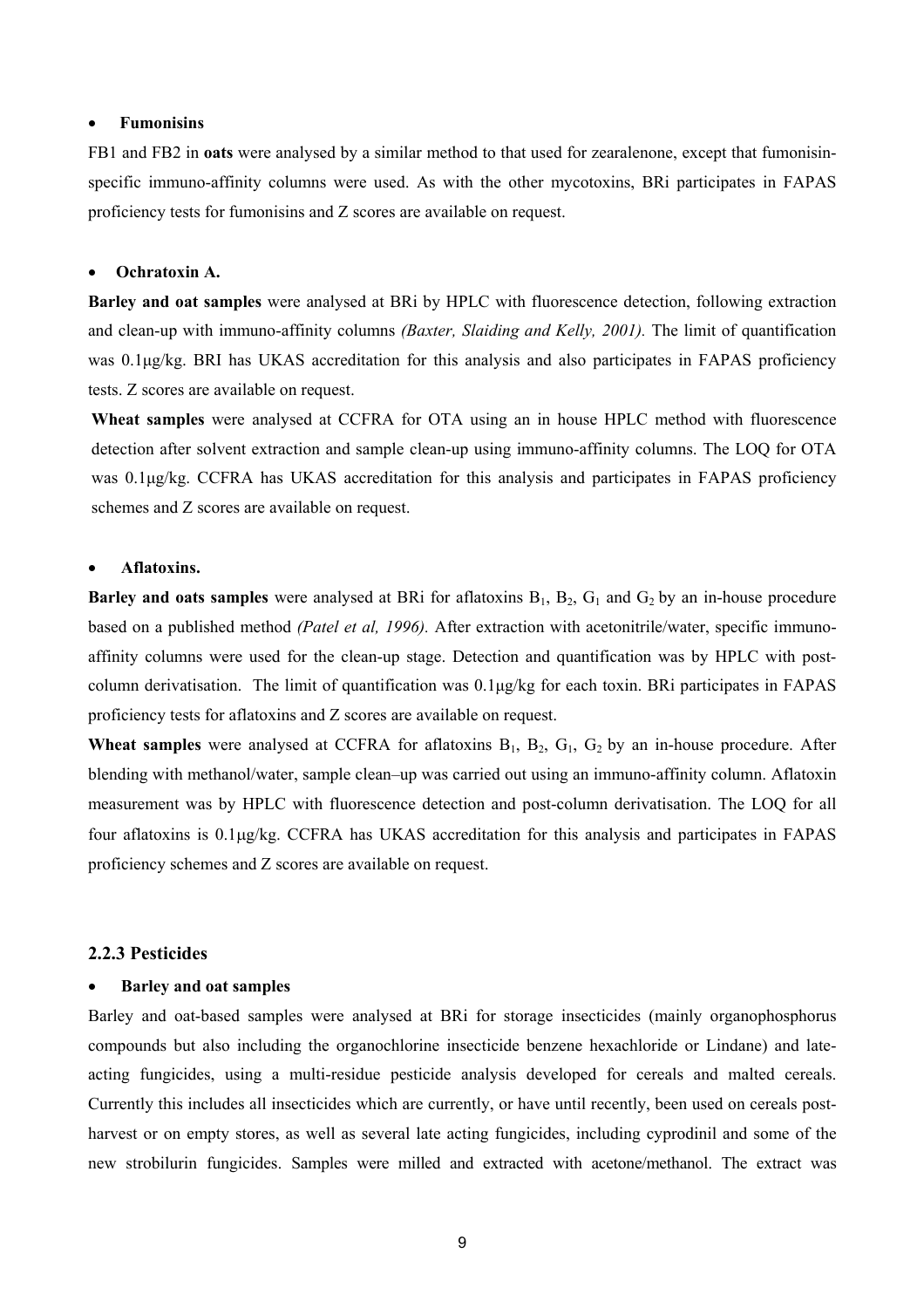concentrated and fractionated by gel permeation chromatography. The fraction containing pesticide residues was concentrated and analysed by GC-MS. Results are reported uncorrected for recovery.

Barley and oat samples were subcontracted to Mountainheath Services Ltd, Letchworth, for analysis of organochlorine insecticides. The method involved hexane extraction, followed by evaporative concentration, and finally detection and quantification by GC-MS.

#### • **Wheat samples**

Wheat samples were analysed at CCFRA for organophosphorus and organochlorine pesticides by gas chromatography - mass spectrometry (GC-MS) with mass selective detection by an in house method. The method used was based on the following published methods: Unilever plc., Undated; Food & Drug Administration (U.S.A) Pesticide Analytical Manual, 1982; Luke *et al*., 1981;Baker & Bottomley, 1984; Chamberlain, 1990; Anon., 1979. Following solvent extraction sample and solvent partitioning, clean-up involved gel-permeation chromatography or solid phase extraction columns.

Details of individual pesticides included in each screen, together with their Limits of Quantification and legal MRLs are given in Tables 4 and 5.

#### **2.2.4 Heavy metals and arsenic**

**Wheat, barley and oat samples** were analysed by atomic absorption spectroscopy at CCFRA using an in house method based on the following published methods: Rees, 1978; Dixon & Hill, 1976; and Louie, 1983.

Methods vary according to the heavy metal under consideration. For lead, cadmium and arsenic, the first step was to incinerate the sample to destroy the organic material. The residue was dissolved in hydrochloric acid the metal was measured by atomic absorption spectroscopy (AAS). For lead and cadmium, the metals were extracted from the acid solution as their iodide complexes using an ion exchange resin before AAS. For arsenic, the hydride generation technique was used where  $\text{As}^{\vee}$  was reduced to  $\text{As}^{\text{III}}$  by the addition of potassium iodide which was converted to the hydride using sodium borohydride. For mercury, the sample was digested using a mixture of nitric, sulphuric and hydrochloric acids and an aliquot of the digest reduced with sodium borohydride. Mercury was measured by cold vapour AAS.

CCFRA is UKAS accredited for heavy metal analysis and participates in FAPAS proficiency tests for lead, cadmium, arsenic and mercury. Z scores are available on request.

The Limit of Quantification (LOQ) for each metal is as follows:  $Lead - 0.02$ mg/kg Cadmium, arsenic, mercury – 0.01mg/kg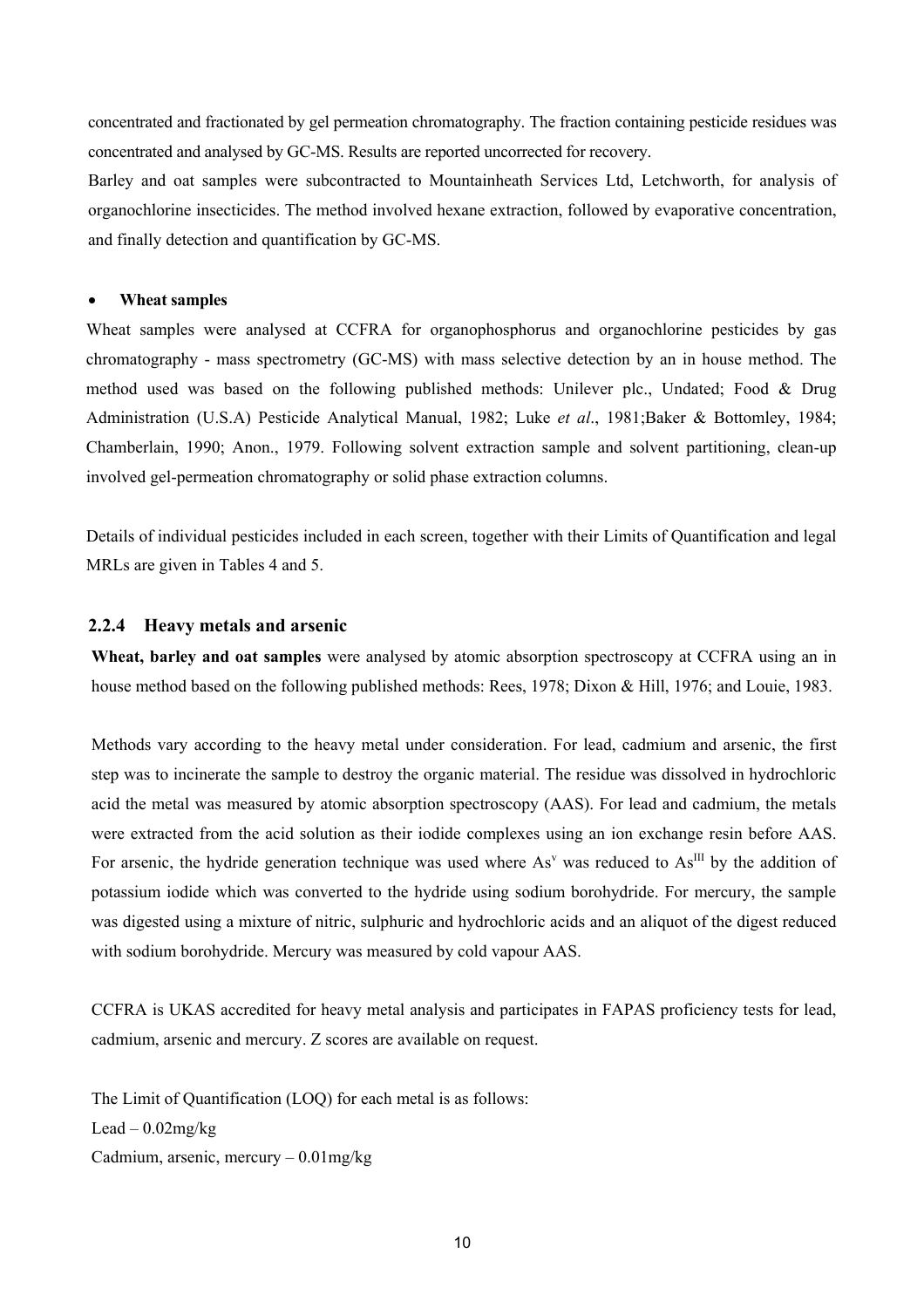#### **2.2.5 Dioxins**

An ah-immunoassay dioxin kit obtained from Biosense Laboratories AS, Thormøhlensgt. 55, Bergen, N-5008, Norway ( http://www.biosense.com/comweb.asp?articleno=26&segment=3 ) was investigated as a potential alternative to traditional analysis as part of a parallel HGCA-funded project (2804). Essentially this system mimics an enzyme immunoassay although it is not a typical ELISA. The dioxin responsive elements from human cells (which are DNA) are bound to a microtitre plate. The reaction mixture includes the ahreceptor which binds dioxins as well as other components of the cellular reactive complex. In the presence of dioxin the complex is formed, binds to the DNA and remains in the plate. An antibody linked to an enzyme recognises and binds to the complex in the plate. The presence or absence of this enzyme can then be readily measured colorimetrically. Since the screening kit is essentially a bioassay (it depends upon the binding of dioxins to specific genes called Dioxin Responsive Elements (DRES) via an intracellular receptor) and expresses results on a weight basis for total dioxins rather than in terms of WHO Toxin Equivalents for individual dioxin species, which are used in legislation and by most analytical laboratories offering dioxin analysis, interpretation of the results is not straightforward. In this case, we compared the results obtained by this kit for brewery spent grains with those obtained for the same sample by traditional analysis (high resolution GC.MS) by TNO laboratories in the Netherlands. This laboratory quoted values below the limit of quantification for each of 17 dioxin congeners, giving an upper bound concentration of 22 pg/g, compared with the 42 pg/g given by the Biosense kit. We therefore assumed that the dioxins detected by the kit in the other samples tested would also be below or close to the limits of quantification by traditional analysis. The experience suggests that the kit could potentially be used for semi-quantitative screening of at-risk cereal samples for dioxins, however, it would be of limited value for assessing legal compliance unless significant further work was carried out in order to calibrate the values obtained in terms of WHO-TEQ values and to identify a pass/fail threshold. We did not therefore continue with testing any of the samples from the current project for dioxins using this kit.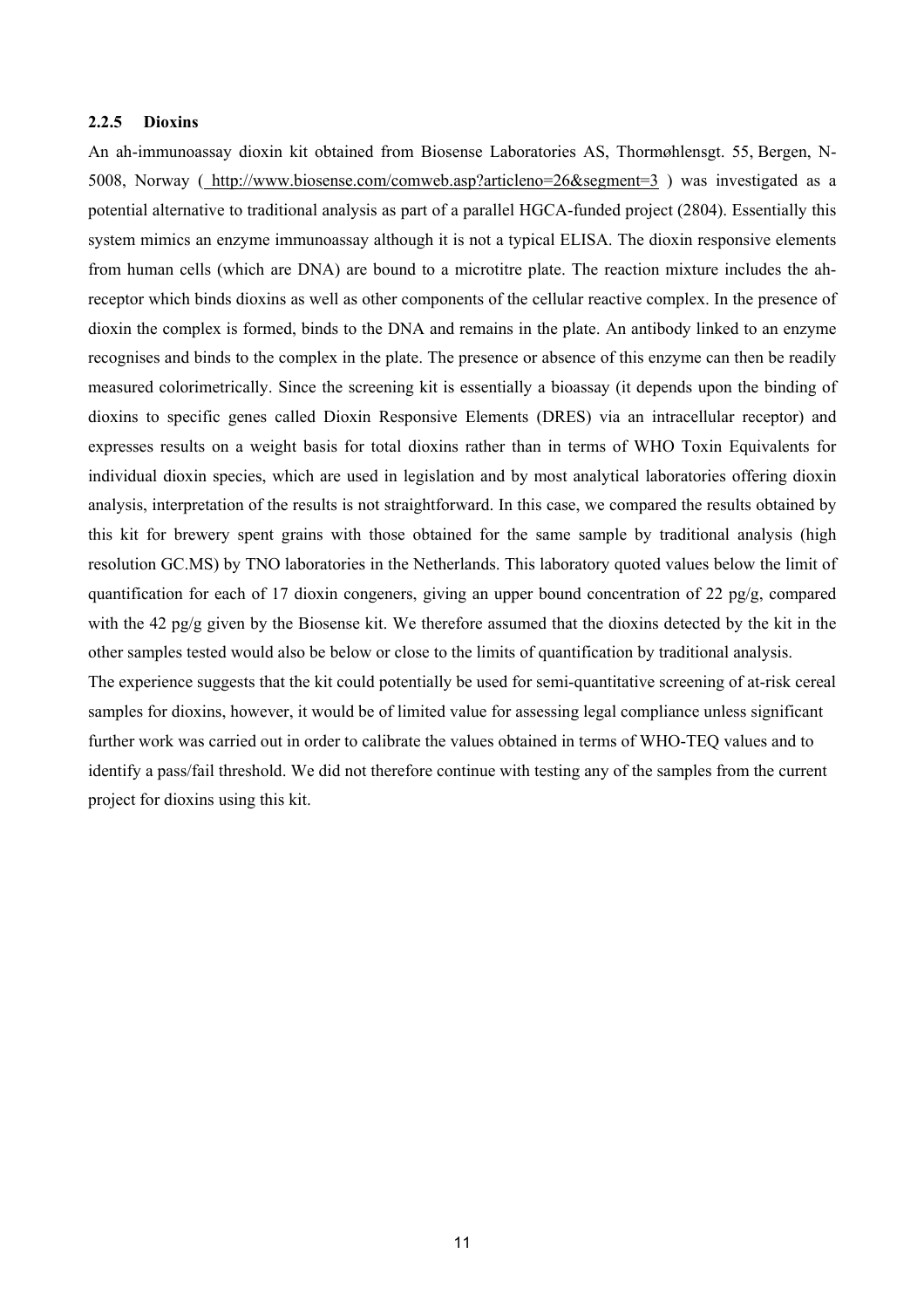# **3. RESULTS**

# **3.1 Mycotoxins**

## **3.1.1 Trichothecenes in freshly harvested samples**

Samples sets collected immediately after harvest were tested for a range of trichothecene mycotoxins. All samples were tested for deoxynivalenol (DON), Nivalenol (NIV), T-2 toxin and HT-2 toxin. Some samples were tested for additional trichothecenes, including the acetylated DONs, neosolaniol, fusarenone-X, diacetoxyscirpenol or T-2 triol.

# **BARLEY**

Data for trichothecenes in feed barleys from the 2004 and 2005 feed barleys immediately after harvest are shown in **Figures 1-3**. The limit of quantification was  $5\mu g/kg$ . In 2004 deoxynivalenol (DON) and Nivalenol (NIV) were the commonest species, being detected in almost 50% and around 30% of samples respectively. However, in 2005 HT-2 replaced DON as the commonest species, being found in over 40% of samples. The number of samples is too low to tell whether this is a significant change; however, similar increases were also observed for feed wheat and wheatfeed, and for malting barley in a separate project.





Concentrations were relatively low for all trichothecenes, with mean concentrations being less than 20 µg/kg for each toxin. Maximum levels being well below proposed guidelines limits for feed materials (**Figures 2 and 3**).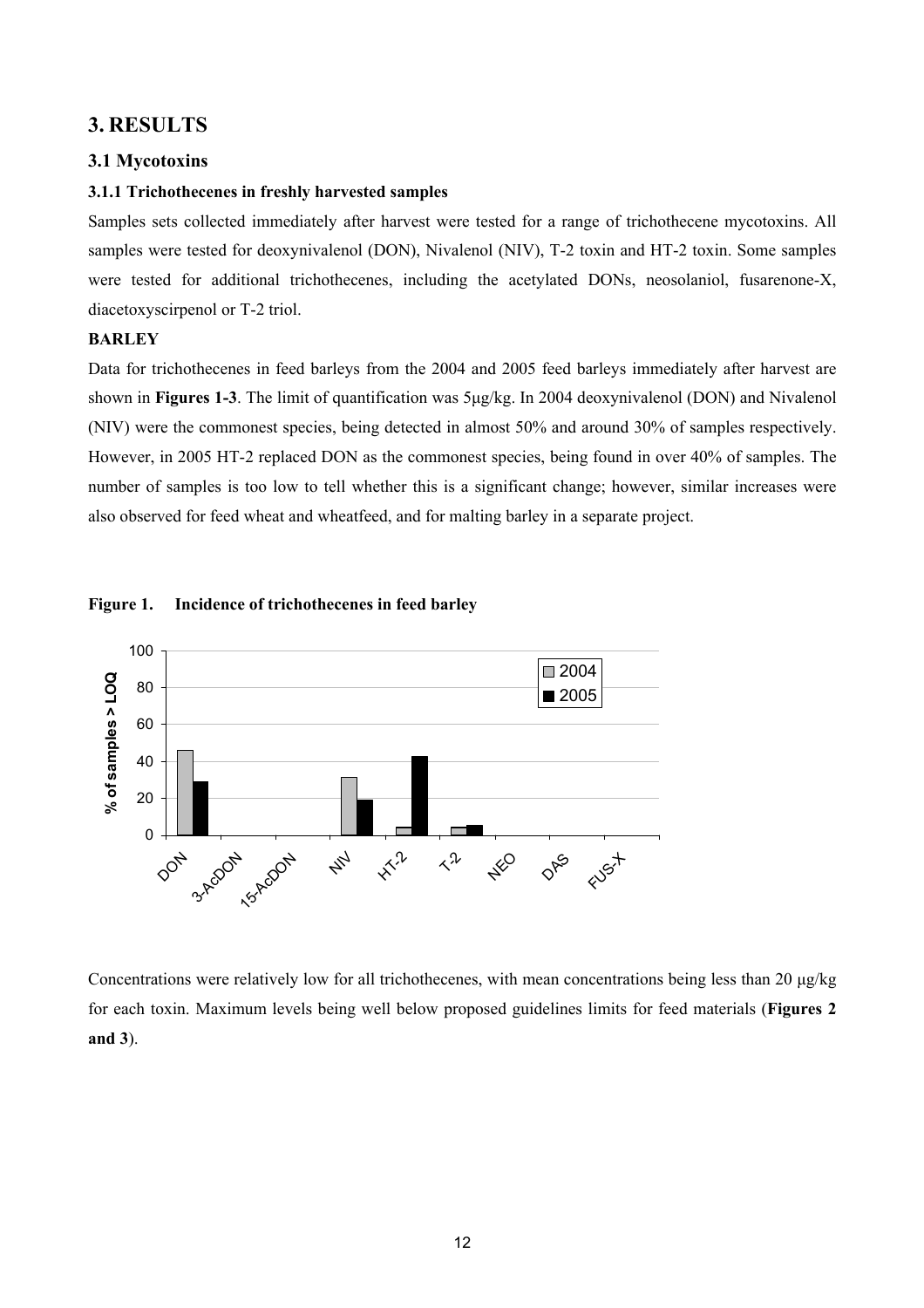# **Figure 2. Mean concentrations of trichothecenes in feed barley**

 *(means are calculated by assuming that samples below the limit of quantification contain half that limit)* 



**Figure 3. Maximum concentrations of trichothecenes in feed barleys** 

.



The acetylated DON species, and the other trichothecenes sought (neosolaniol, fusarenone-X and diacetoxyscirpenol (DAS) which are emerging issues in the EU) were not detected in any samples, either in 2004 or 2005.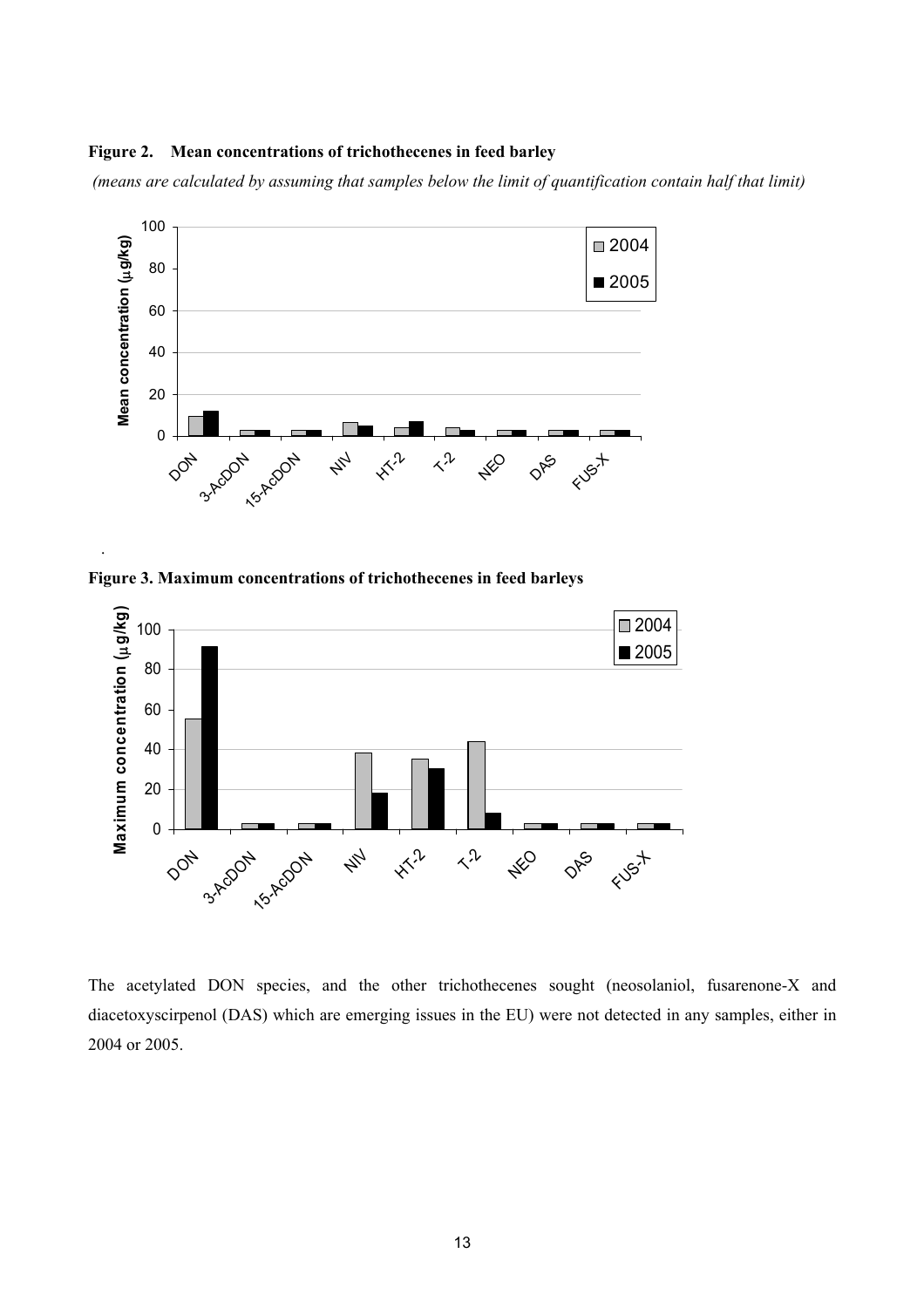#### **PELLETED MALT CULMS**

Results for the analysis of trichothecenes in pelleted malt culms are shown in **Figures 4-6.** The incidence of trichothecene mycotoxins was higher in pelleted malt culms that in barley grains (either raw or malted), and concentrations were also higher, although still below guideline limits (see also section on zearalenone).

**Figure 4. Incidence of trichothecenes in pelleted malt culms** 



As with the barley samples, the acetylated DON species, and the other trichothecenes sought (neosolaniol, fusarenone-X and diacetoxyscirpenol (DAS)) were not detected in any samples.

## **Figure 5. Mean concentrations of trichothecenes in pelleted malt culms**

*(means are calculated by assuming that samples below the limit of quantification contain half that limit)* 

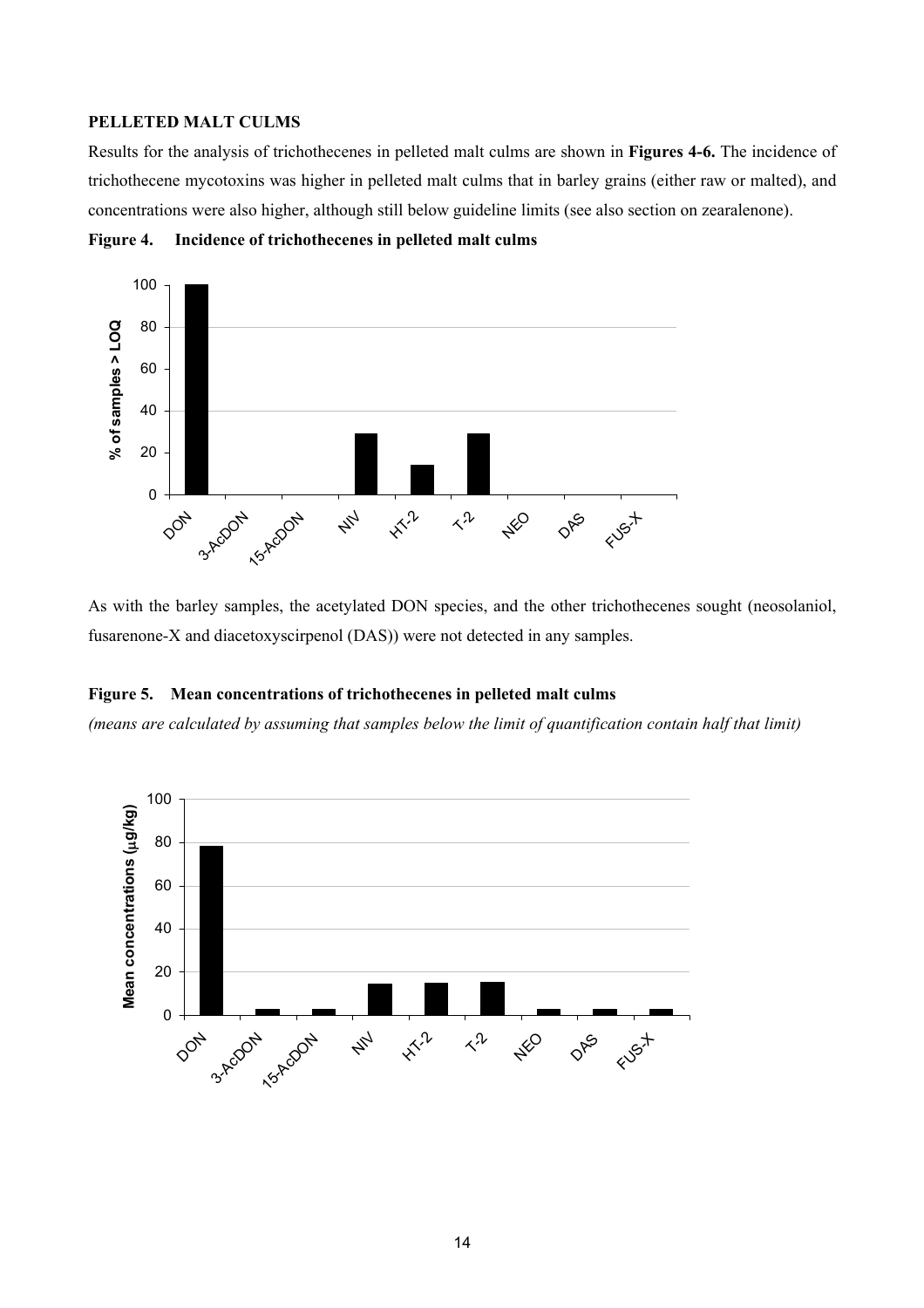



#### **OATS**

Data for oats are shown in **Figures 7-10**. Because of the small number of samples, data for oats and oatfeed have been combined. Although there was a trend for both the incidence and the concentrations of trichothecenes to be higher in oatfeed than in oat grain, the differences were not substantial and there was considerable overlap. Analysis of samples from the first set collected in September 2004 indicated that the incidence and the concentrations of T-2 and HT-2 toxins in oats could be quite high, substantially higher than for DON. Because the sample set was small, the set of stored samples collected in May 2005 were tested for trichothecenes as well as for storage mycotoxins. These results, together with those from the 2005 harvest, confirmed the initial observations. No guideline limits have yet been suggested for T-2 and HT-2 toxins in animal feed.



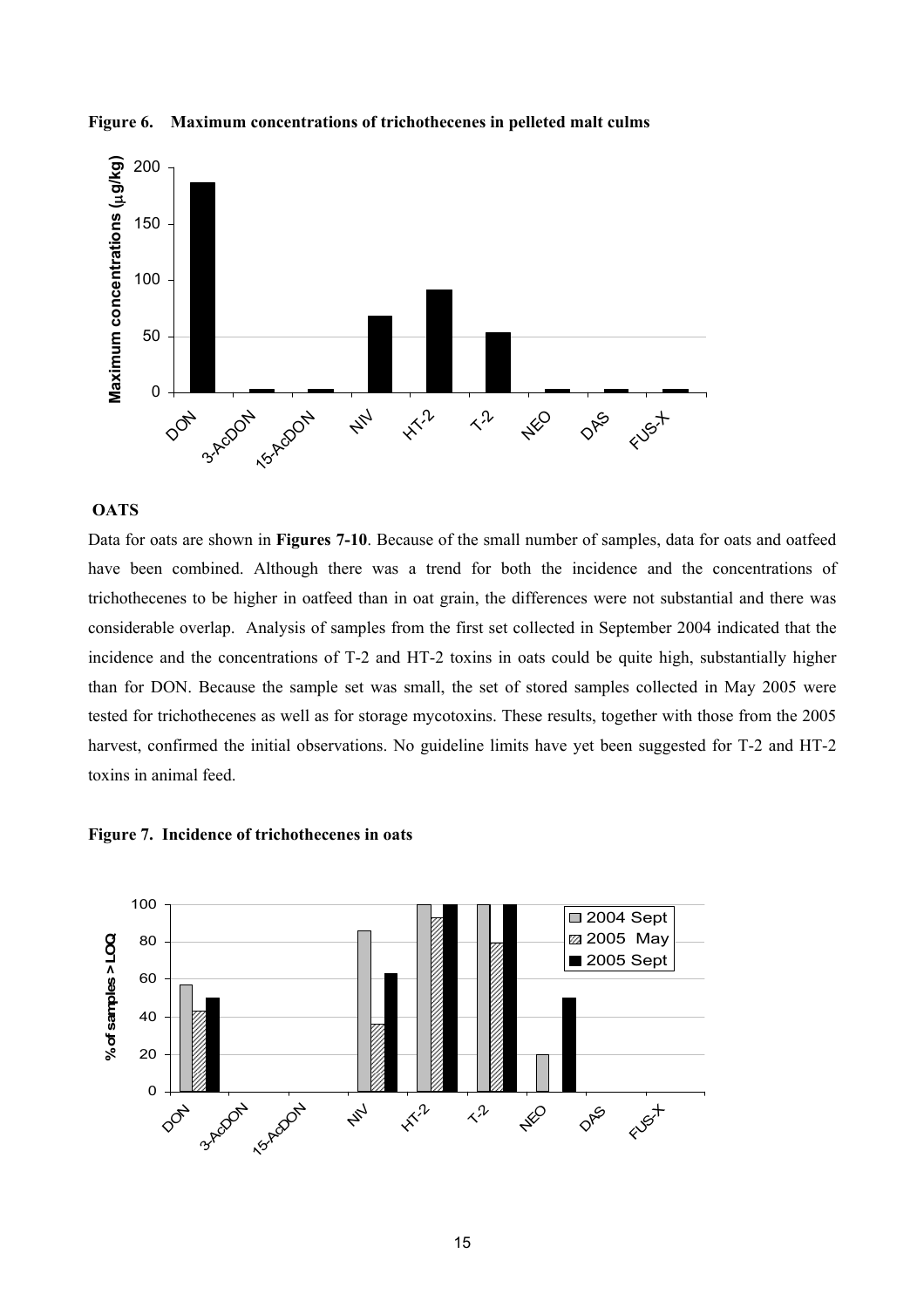#### **Figure 8. Mean concentration of trichothecenes in oats**

*(means are calculated by assuming that samples below the limit of quantification contain half that limit)* 



**Figure 9. Maximum concentration of trichothecenes in oats.** 

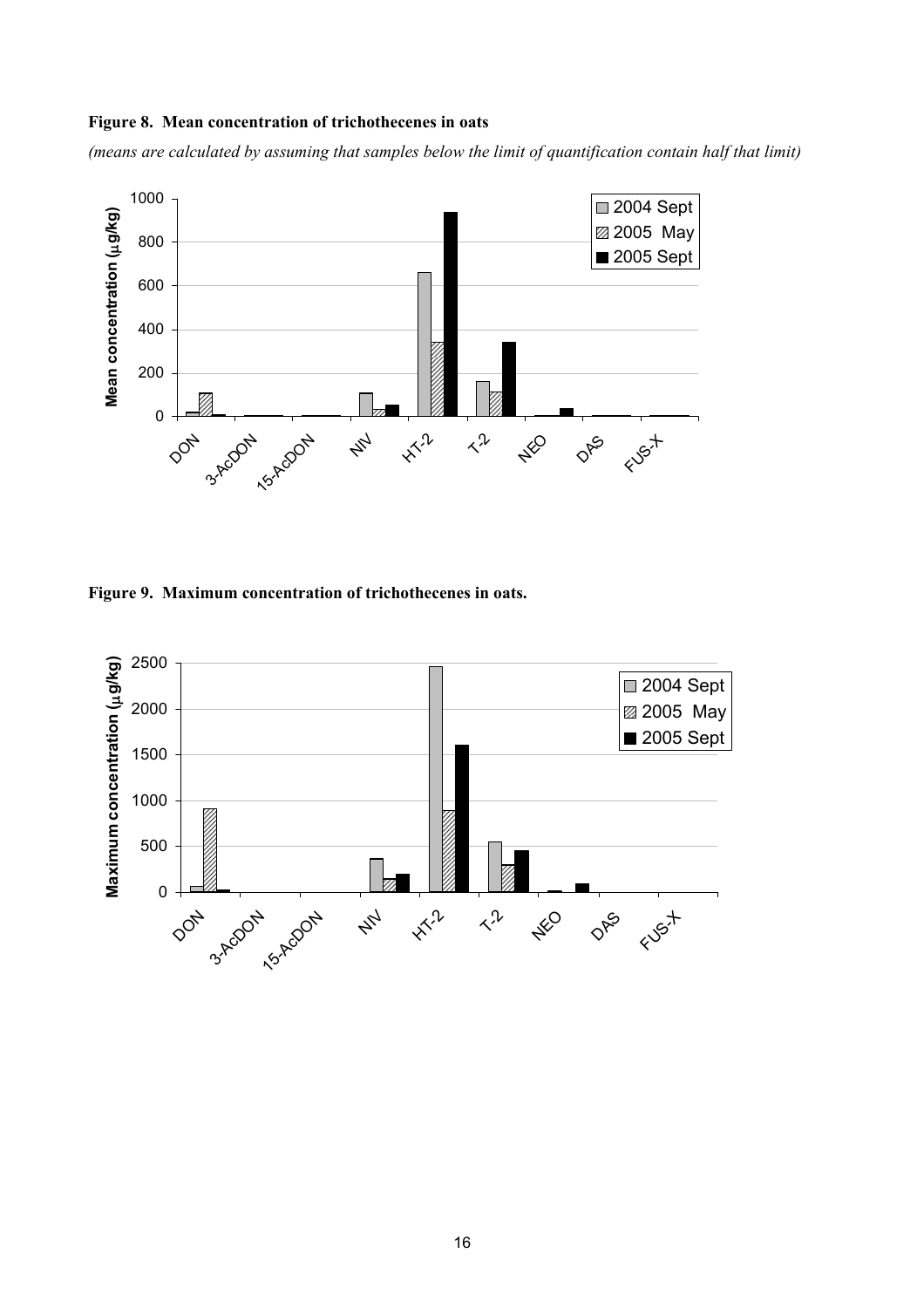#### **WHEAT and WHEATFEED**

Results for trichothecenes in feed wheat and wheatfeed from the newly harvested 2004 and 2005 crop are shown in **Figures 10-12.** The limit of quantification was 10µg/kg in each case and where a value of  $\leq 10\mu$ g/kg was recorded, half this value i.e.  $5\mu$ g/kg was used to calculate the mean value Within the 10 trichothecenes measured, only four consistently produced levels above the limit of quantification in either year. These were deoxynivalenol (DON), nivalenol (NIV), T-2 and HT-2 toxins.

![](_page_19_Figure_2.jpeg)

![](_page_19_Figure_3.jpeg)

The mycotoxin DON was detected at levels above the LOQ in over 90% of feed wheat samples and 100% of wheatfeed samples (**Figure 10**). The majority of any mycotoxin contaminant is concentrated in the outer layers of the wheat grain and therefore it is to be expected that trichothecene levels would be higher in wheatfeed than in whole grain entering the animal feed chain. Mean DON levels confirm this difference between the two raw materials (**Figure 11**). For feed wheat, the mean DON levels were 96 µg/kg and 591 µg/kg in 2004 and 2005 respectively and the maximum levels observed were 597 µg/kg and 1940 µg/kg, respectively. As expected, in general, higher DON levels were observed in wheatfeed: mean values were 419 and 472  $\mu$ g/kg in 2004 and 2005 samples respectively; and maximum values were 2420 and 1745  $\mu$ g/kg, respectively. The exception to this is that the maximum DON value observed in 2005 feed wheat was higher that that for wheatfeed. The sample at 1940 µg/kg was quite extreme within this population with the next highest value standing at nearly 900  $\mu$ g/kg lower.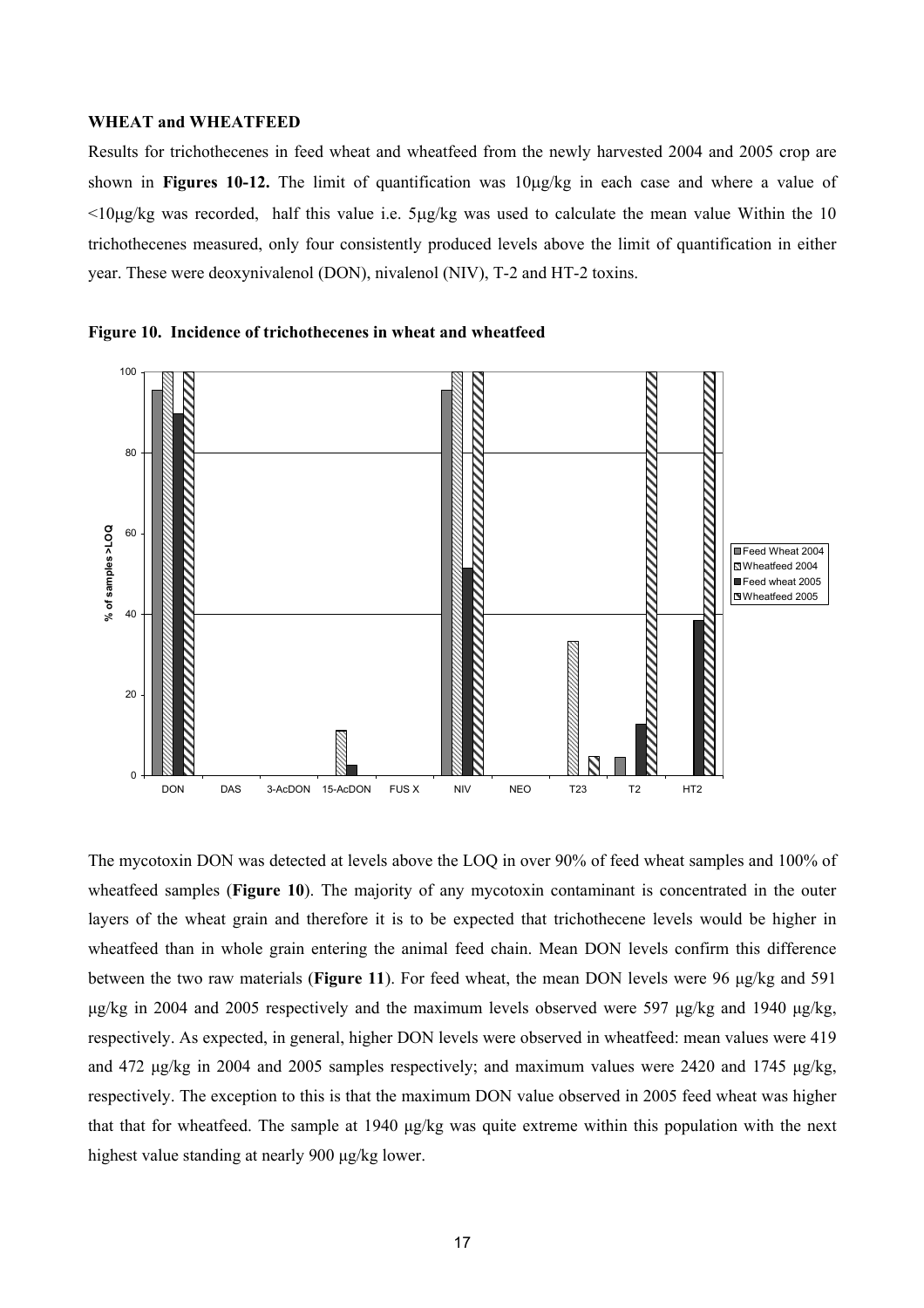![](_page_20_Figure_0.jpeg)

**Figure 11. Mean concentration of trichothecenes in wheat and wheatfeed.** 

**Figure 12. Maximum concentration of trichothecenes in wheat and wheatfeed** 

![](_page_20_Figure_3.jpeg)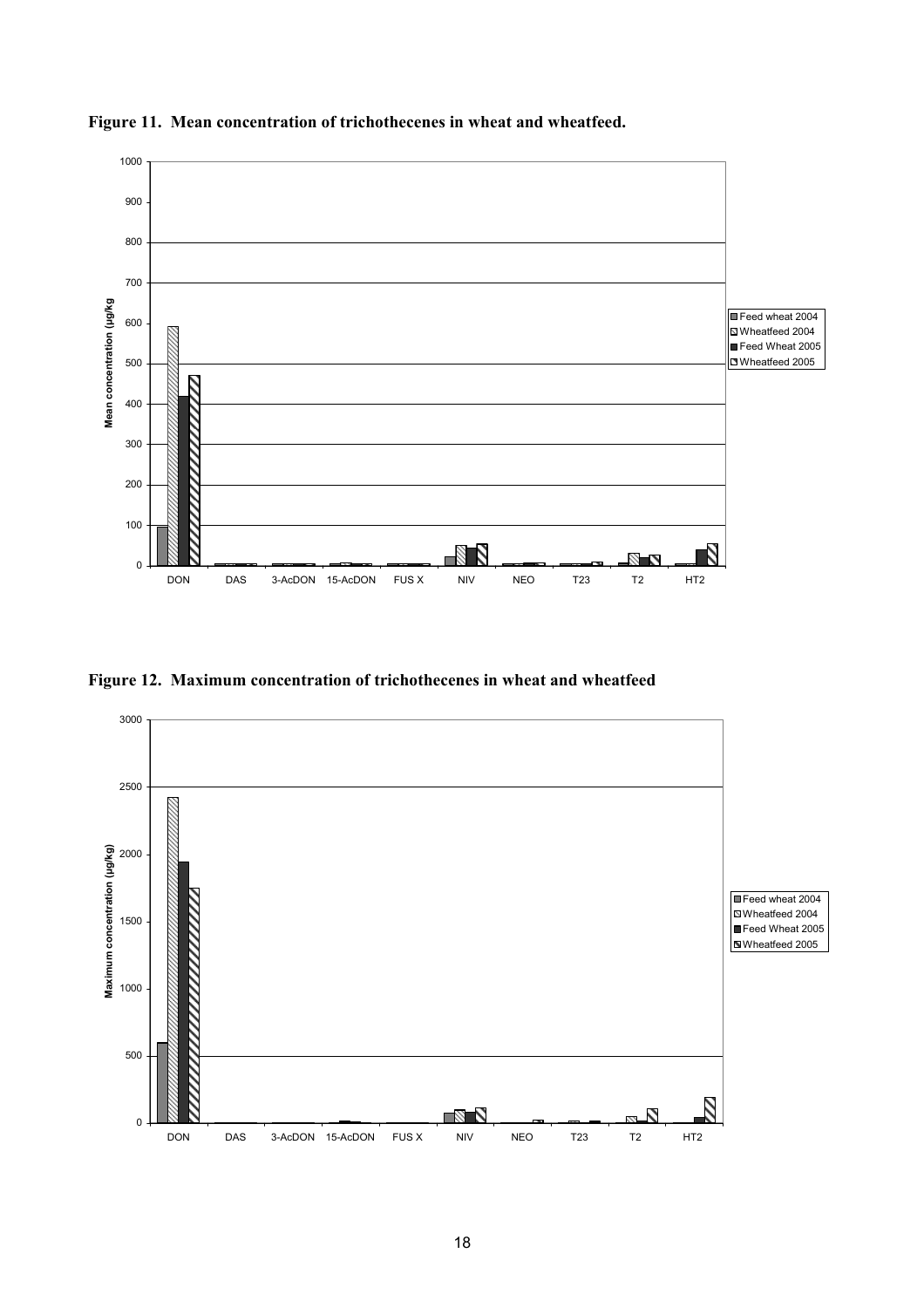It is interesting to note that values for feed wheat in 2005 exceed those for 2004. 2004 was considered to be a problem year where the crop contained high levels of pink grains (*Hook and Williams, 2004*) and the potential to contain high trichothecene levels (particularly DON). This survey suggests that even under these difficult conditions, animal feed manufacturers have been able to source wheat of suitable quality for the production of animal feed.

The second most prevalent trichothecene nivalenol (NIV) was detected in all wheatfeed samples in both years and observed incidence was higher in feed wheat in 2004 than 2005. For NIV the mean levels, were 22 and 44 µg/kg in feed wheat in 2004 and 2005 respectively while the respective maximum values were 75 and 83 µg/kg. As for DON, NIV values tend to be higher in wheatfeed than feed wheat. The equivalent values for wheatfeed were: means 50 and 53 µg/kg and maximum values 98 and 113 µg/kg in 2004 and 2005 respectively.

The incidence pattern for T-2 and HT-2 toxins also differed between the 2004 and 2005 crops. These toxins were detected in 100% of wheatfeed samples in 2005, their incidence was also increased in feed wheat within this crop. For T-2 the mean values were 20 and 27  $\mu$ g/kg for feed wheat and wheatfeed in 2005 and for HT-2 the respective values were 40 and 55  $\mu$ g/kg.

Of the other trichothecenes only 15Ac-DON and T2-triol were detected in any sample of feed wheat or wheatfeed. As with other Fusarium mycotoxins, the incidence of 15Ac-DON and T2-triol tended to be concentrated in the wheatfeed samples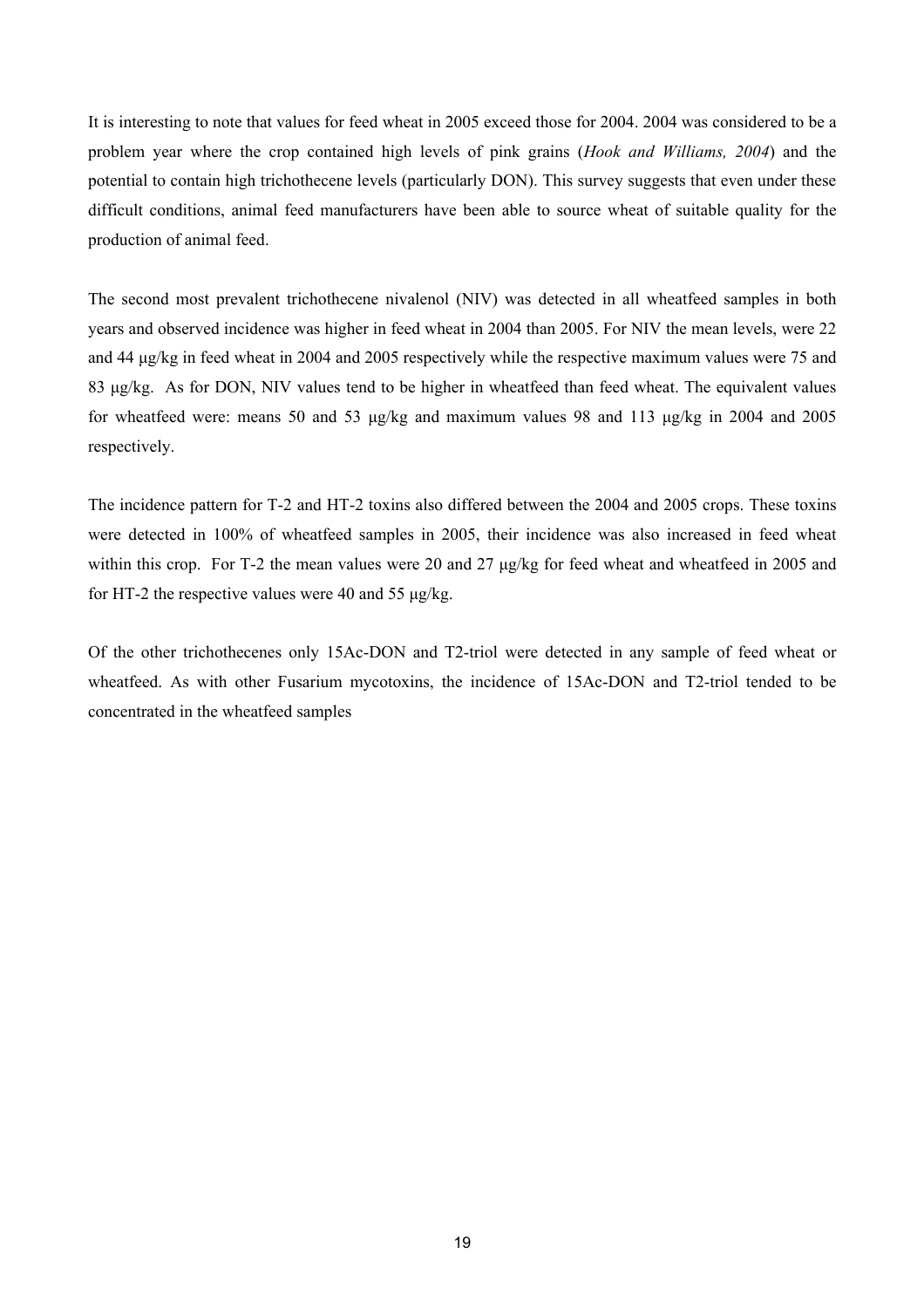#### **3.1.2 Zearalenone in freshly harvested samples**

Data for zearalenone in all samples tested is shown in **Table 1**.

#### **Table 1. Zearalenone in feed cereals and cereal by-products**

*(means are calculated by assuming that samples below the limit of quantification contain half that limit)* 

| <b>Sample</b>              |      | $%$ of samples > LOQ | Mean<br>$\mu$ g/kg |          | <b>Maximum</b><br>$\mu$ g/kg |                 |
|----------------------------|------|----------------------|--------------------|----------|------------------------------|-----------------|
| Harvest year               | 2004 | 2005                 | 2004               | 2005     | 2004                         | 2005            |
| <b>Barley</b>              | 19   | $\theta$             | 3.3                | 1.0      | 41                           | < 2.0           |
| <b>Pelleted malt culms</b> | 71   | not done             | 26                 | not done | 128                          | not done        |
| Oats and oatfeed           | 33   | 13                   | 6.0                | 1.1      | 23                           | ${}_{\leq 2.0}$ |
| <b>Feed wheat</b>          | 77   | 64                   | 41.0               | 11.8     | 444                          | 136             |
| Wheatfeed                  | 100  | 95                   | 50.5               | 19.0     | 147                          | 42.3            |

#### **BARLEY**

Zearalenone was relatively rare in barleys, occurring in only 19% of samples in 2004 (which was a particularly wet harvest) and not at all in 2005 (**Table 1**). Concentrations were also low, with the highest concentration detected being 41µg/kg.

## **PELLETED MALT CULMS**

In spite of the low levels of zearalenone in barley, pelleted malt culms contained noticeably higher levels. It was also noted that they contained higher levels of trichothecenes than those generally found in barleys, whether feed or malting grade. This has been further investigated by examining the individual components of pelleted malt culms. Like oatfeed and wheatfeed, pelleted malt culms also contain fines and screenings of grain, in addition to the malt rootlets (culms). The highest levels of mycotoxins were found in the fines and screening of raw grain (particularly where this was a mixture of both wheat and barley). No evidence was found that the mycotoxins were being formed during the malting process, and fines and screenings of malted grain contained only low levels of mycotoxins. The surveillance studies reported in this project suggest that wheat can be more heavily contaminated with zearalenone than barley.

## **OATS and OATFEED**

Oats, like barley, contained relatively little zearalenone. Again, both incidence and concentrations were higher in 2004 than in 2005.

### **WHEAT and WHEATFEED**

Zearalenone was prevalent in both feed wheat and wheatfeed, occurring in almost all wheatfeed samples in both years. The incidence of zearalenone was higher in 2004, where the wet harvesting conditions hit the later maturing wheat crop more heavily than the other cereals (**Table 1**). Mean values for zearalenone confirmed the effect of wet harvesting conditions in 2004 on this mycotoxin and the normal pattern of higher values in wheatfeed. However, the maximum levels observed were actually found in feed wheat in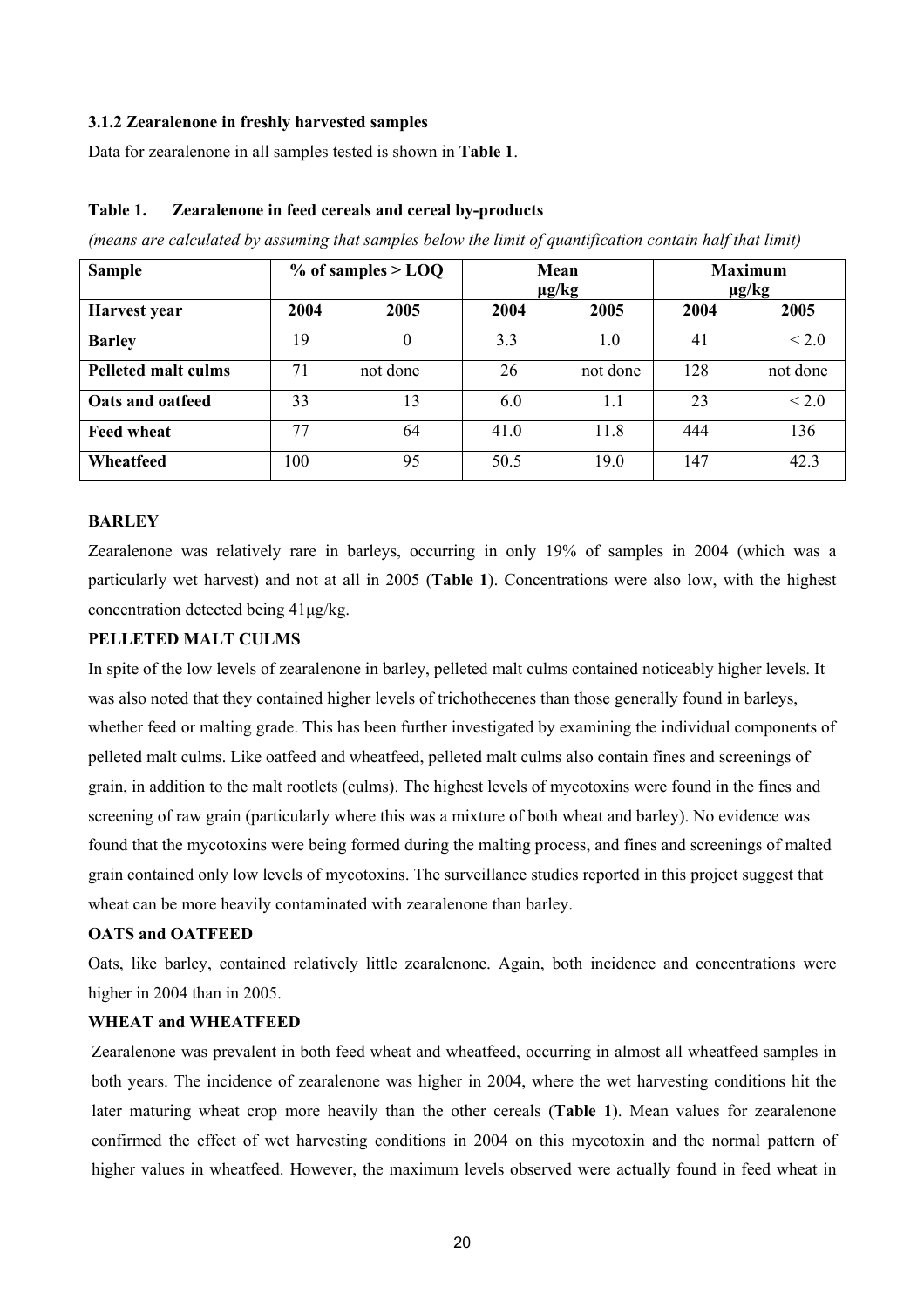both 2004 and 2005. These were caused by extreme values within the populations namely 444 µg/kg in 2004 and 136 µg/kg in 2005. These values were over 3 times higher than any other sample within the survey in that year. These samples were, well within the current proposed Guideline Value for zearalenone in cereals and cereal products destined for feed materials (2000 µg/kg) but did exceed the lower Guideline Values proposed for complete and complementary feedingstuffs for sensitive species.

#### **3.1.3 Aflatoxins**

Aflatoxins do not occur in growing crops in the UK but can be formed in stored cereals if storage conditions are unsuitable (moisture and temperature levels are too high). The sample sets collected in May 2004 and 2005, which would have incorporated grain from the previous year's harvest, were therefore tested for aflatoxins  $B_1$ ,  $B_2$ ,  $G_1$  and  $G_2$ , with the limit of detection being 0.1µg/kg for each. Results are expressed as total aflatoxins. Results are shown in **Table 2.**

#### **Table 2. Aflatoxins in stored cereals and cereal by-products**

*(means are calculated by assuming that samples below the limit of quantification contain half that limit)* 

| <b>Sample</b>                        | $%$ of samples $>$ LOQ |                  | Mean       |          | <b>Maximum</b> |            |
|--------------------------------------|------------------------|------------------|------------|----------|----------------|------------|
|                                      |                        |                  | $\mu$ g/kg |          | $\mu$ g/kg     |            |
| Harvest year                         | 2003                   | 2004             | 2004       | 2004     | 2005           | 2004       |
|                                      | (stored)               | (stored)         | (stored)   | (stored) | (stored)       | (stored)   |
| <b>Barley</b>                        | 7                      | 0                | 0.12       | 0.05     | $1.1$ (all B1) | ${}_{0.1}$ |
| $\textbf{Oats} + \textbf{o}$ at feed | $\theta$               | $\theta$         | 0.05       | 0.05     | ${}_{0.1}$     | ${}_{0.1}$ |
| Wheat                                | $\theta$               | $\Omega$         | 0.05       | 0.05     | $\leq 0.1$     | ${}_{0.1}$ |
| Wheatfeed                            | $\boldsymbol{0}$       | $\boldsymbol{0}$ | 0.05       | 0.05     | ${}_{0.1}$     | ${}_{0.1}$ |

#### **BARLEY**

Aflatoxins were detected in two barley samples (7% of the sample set) in stored samples from the 2003 harvest and in no samples from the 2004 harvest. Aflatoxin  $B_1$  was the only species detected, at a maximum of 1.1  $\mu$ g/kg, compared with a legal limit for feed materials of 20  $\mu$ g/kg.

#### **OATS and OATFEED**

None of the samples tested contained aflatoxins above the quantification limit of 0.1  $\mu$ g/kg.

#### **WHEAT and WHEATFEED**

None of the samples tested contained aflatoxins above the quantification limit of 0.1  $\mu$ g/kg.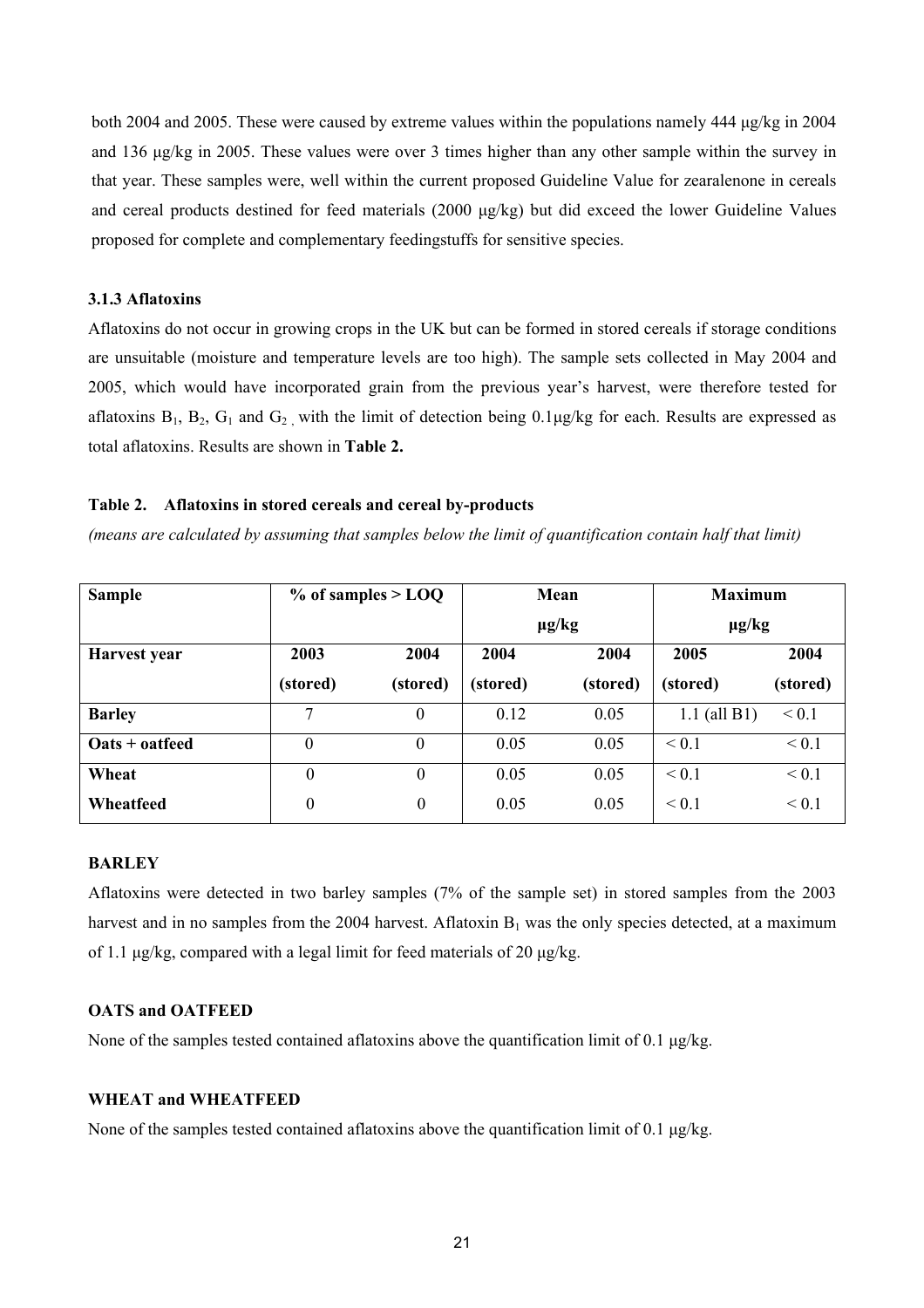#### **3.1.4. Ochratoxin A (OA) in stored samples**

Although ochratoxin A can be formed in growing crops in some parts of the world, in Western Europe it is only produced by the mould *Penicillium verrucosum,* which can infect stored cereals at moisture contents in excess of 16-20% (depending upon the temperature). The sample sets collected in May 2004 and 2005, which would have incorporated grain from the previous year's harvest, were therefore tested for ochratoxin A. The limit of detection was 0.1 µg/kg. Results are shown in **Figures 13-16** for all the cereals tested.

Whole grain samples (wheat, barley and oats) were generally less likely to contain detectable OA than was wheatfeed or oatfeed.

![](_page_24_Figure_3.jpeg)

**Figure 13. Incidence of OA in stored feed cereals and cereal by-products** 

**Figure 14. Mean concentrations of OA in stored feed cereals and cereal by-products** 

*(means are calculated by assuming that samples below the limit of quantification contain half that limit)* 

![](_page_24_Figure_7.jpeg)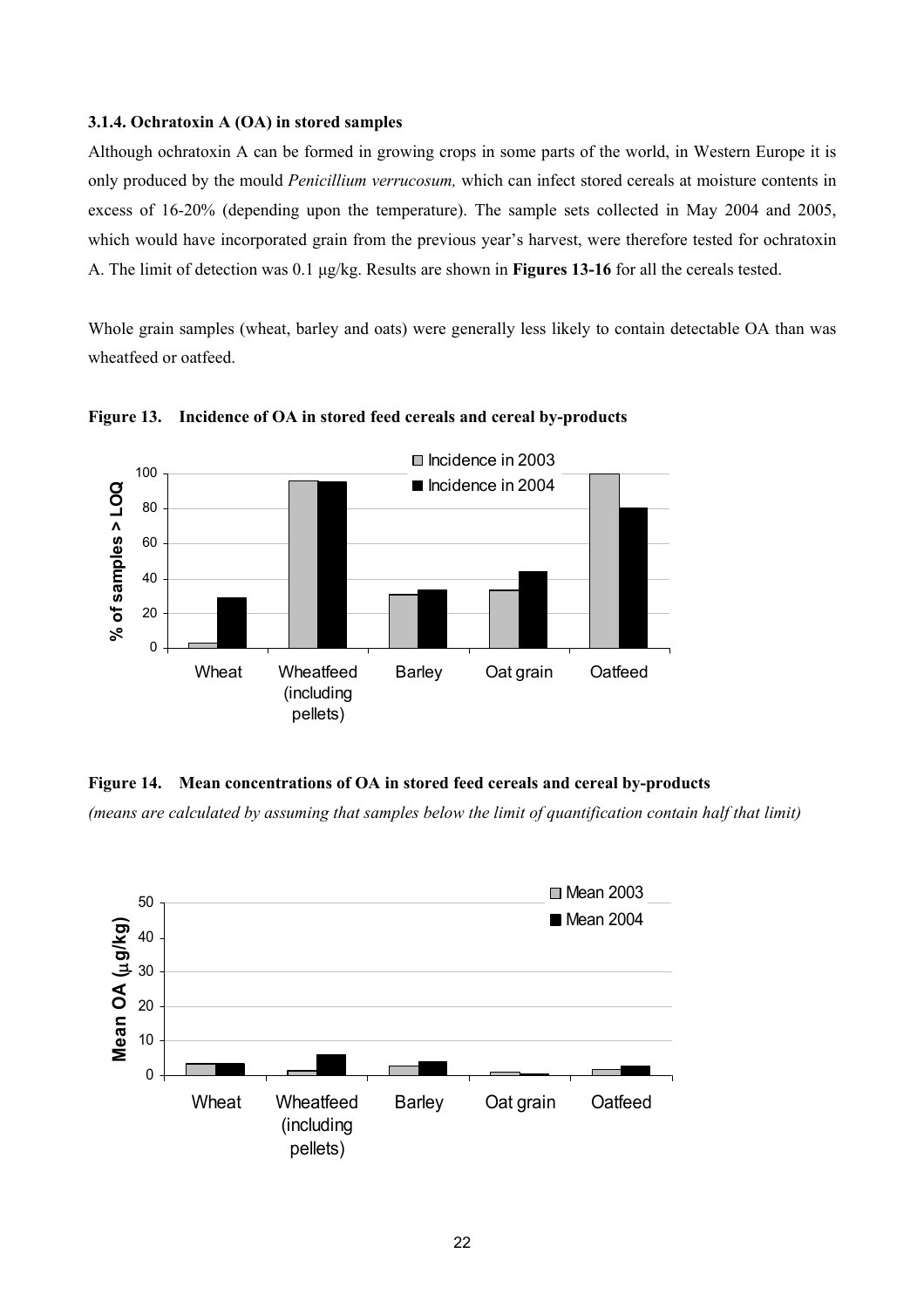Mean concentrations were low for all categories, and well below the proposed guidelines for OA in feed materials (250 µg/kg). However, maximum concentrations in some samples approached the guideline of 50 µg/kg proposed for complementary and complete feedingstuffs for the most sensitive animal species (pigs).

![](_page_25_Figure_1.jpeg)

**Figure 15. Maximum levels of OA in stored feed cereals and cereal by-products** 

#### **3.1.5 Fumonisins**

Fumonisins are mycotoxins which are also produced by *Fusarium* species, but are generally associated with maize. However, they are sometimes found on other cereals, although there is little available data. In view of the proposed guideline limits for fumonisins, not only on maize and maize products for animal feed, but also for substantially lower limits on all complete and complementary feedingstuffs for certain species (including pigs and horses) it was decided to extend the surveillance to include fumonisins, particularly for oats. Four of the oats samples with particularly high levels of other *Fusarium* mycotoxins (DON, T-2 and/or HT-2) were also tested for fumonisins B1 and B2. None of the samples contained either B1 or B2 above the quantification limit of 5 µg/kg.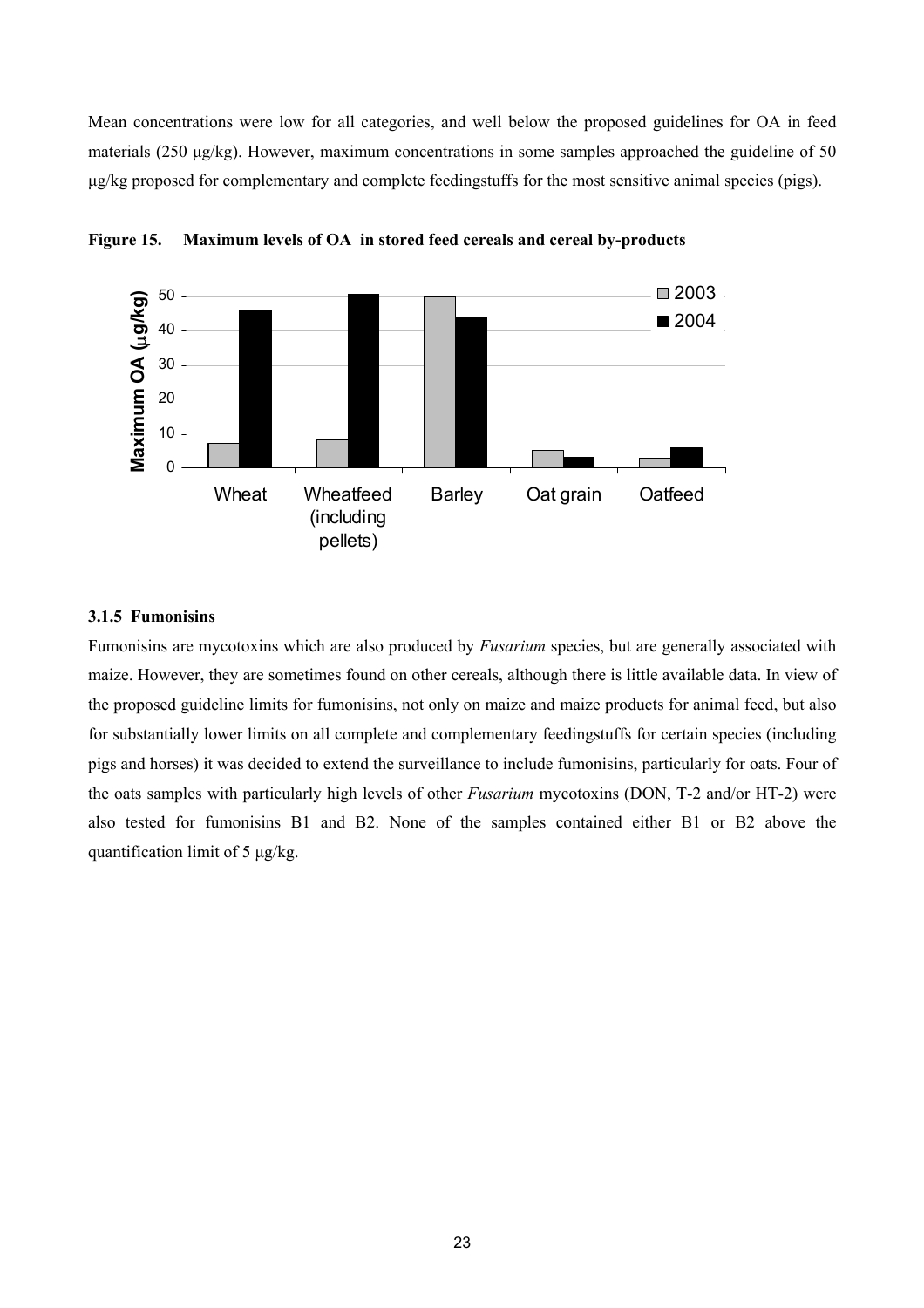# **3.2 Pesticides**

The samples sets collected were tested for a number of pesticides, which were grouped according to their chemical structure, agronomic use, and/or current approval status in the EU.

# **FRESHLY HARVESTED SAMPLE SETS**

The freshly harvested set was tested for a range of organochloride pesticides, mainly insecticides (see **Table 3**). Most of these chemicals are no longer approved for use in the UK and the EU, but traces can still be found occasionally in crops because of their persistence in the environment. Legal limits for many of these organochloride pesticides in animal feedstuffs are set specifically by Directive 2002/32/EC and its amendments.

# **Table 3. Organochloride insecticides sought**

| Pesticide active ingredient      | <b>Limit of detection</b><br>(mg/kg)    |                                   |      |  | <b>Limit in feed</b><br>materials<br>(mg/kg) |
|----------------------------------|-----------------------------------------|-----------------------------------|------|--|----------------------------------------------|
|                                  | Barley/Oats                             | Wheat                             |      |  |                                              |
| Aldrin and dieldrin              | 0.01                                    | 0.005                             | 0.01 |  |                                              |
| (singly or combined)             |                                         |                                   |      |  |                                              |
| Chlordane                        | 0.01                                    | Not tested                        | 0.02 |  |                                              |
| Camphechlor                      | Not tested                              | Not tested                        | 0.1  |  |                                              |
| <b>DDT</b>                       |                                         | Barley/oats 0.02 (sum of isomers) |      |  |                                              |
|                                  | Wheat – separate limits for each isomer |                                   |      |  |                                              |
| Endosulfan                       | 0.02                                    | Not tested                        | 0.1  |  |                                              |
| Endrin                           | 0.01                                    | Not tested                        | 0.01 |  |                                              |
| Heptachlor                       | 0.01                                    | 0.005                             | 0.01 |  |                                              |
| Hexachlorobenzene (HCB, lindane) | 0.01                                    | 0.005                             | 0.01 |  |                                              |
| Hexachlorocyclohexane (HCH)      |                                         |                                   |      |  |                                              |
| $\alpha$ isomers                 | 0.02                                    | 0.005                             | 0.02 |  |                                              |
| $\beta$ isomers                  | 0.01                                    | 0.005                             | 0.01 |  |                                              |
| $\gamma$ isomers                 | 0.01                                    | 0.005                             | 0.2  |  |                                              |

# **Barley, Oats and Malt culms**

Six samples of barleys, 1 sample of oats and 2 samples of oatfeed from the 2004 harvest were analysed for the organochloride pesticides as listed in **Table 3.** A similar set from the 2005 harvest were also tested. In addition, two samples of pelleted malt from the 2004 harvest were tested. No residues were detected in any sample from either harvest.

#### **Wheat**

Samples were selected for measurement of organochloride pesticides. 20 samples were chosen from both the 2004 and 2005 crop to be representative of raw material entering the animal feed chain. No organochloride pesticides were detected in either sample set.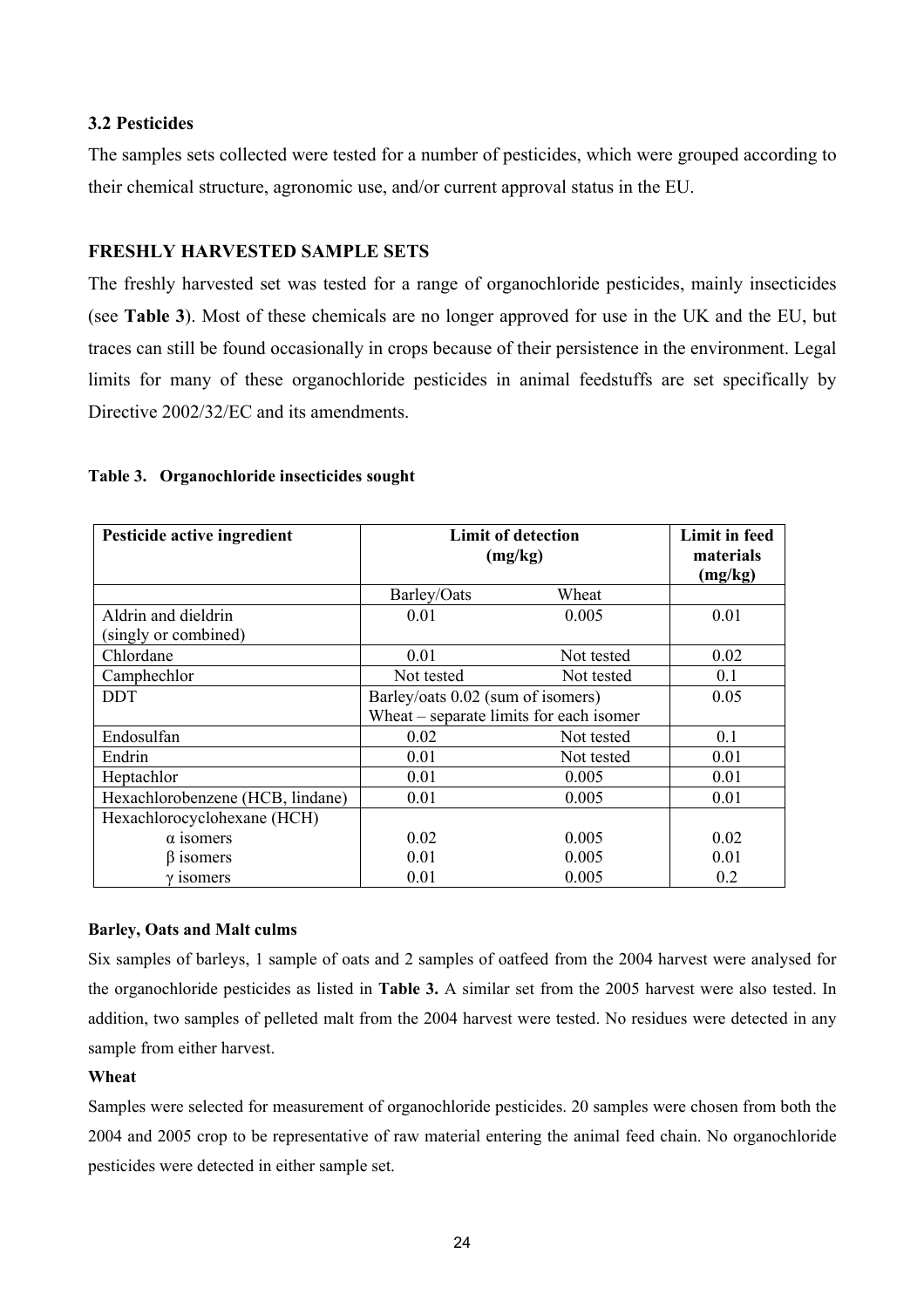# **STORED SAMPLE SETS**

|                          | <b>Limit of Detection</b> |            | <b>EU Maximum</b>                    |                               |
|--------------------------|---------------------------|------------|--------------------------------------|-------------------------------|
| <b>Active ingredient</b> |                           | mg/kg      | <b>Residue Level</b>                 | <b>Type</b>                   |
|                          | Barley/oats               | Wheat      | (MRL)                                |                               |
|                          |                           |            | (mg/kg)                              |                               |
|                          |                           |            | 0.3                                  |                               |
| Azoxystrobin             | 0.01                      | Not tested | (barley, oats, wheat)                | Late strobilurin fungicide    |
|                          |                           |            | 0.5                                  | Post harvest and field        |
| <b>Bifenthrin</b>        | 0.01                      | Not tested | (barley, oats, wheat)                | insecticide                   |
|                          |                           |            | $0.2$ (barley)                       |                               |
| <b>Chlorpyrifos</b>      | 0.01                      | 0.02       | $0.05$ (oats, wheat)                 | Late insecticide              |
| <b>Chlorpyrifos-</b>     |                           |            | $\overline{\mathcal{E}}$             |                               |
| methyl                   | 0.01                      | 0.02       | (barley, oats, wheat)                | Post-harvest insecticide      |
|                          |                           |            | 0.2 (barley, oats)                   |                               |
| Cypermethrin             | 0.01                      | Not tested | $0.05$ (wheat)                       | Late field insecticide        |
| Cyprodinil               | 0.01                      | Not tested | Not yet set                          | Late fungicide                |
|                          |                           |            |                                      |                               |
| <b>Deltamethrin</b>      | 0.01                      | Not tested | (barley, oats, wheat)                | Field insecticide             |
|                          |                           |            | 0.02                                 |                               |
| <b>Diazinon</b>          | 0.01                      | 0.01       | (barley, oats, wheat)                | Field insecticide             |
|                          |                           |            |                                      |                               |
| <b>Dichlorvos</b>        | 0.01                      | 0.05       | (barley, oats, wheat)                | Post harvest insecticide      |
|                          |                           |            | No MRL                               | Post harvest insecticide; now |
| <b>Etrimfos</b>          | 0.01                      | 0.05       |                                      | withdrawn                     |
|                          |                           |            | No MRL                               | Post harvest insecticide;     |
| Fenitrothion             | 0.01                      | 0.05       |                                      | now withdrawn                 |
| Fenvalerate              | 0.01                      | Not tested | 0.2 (barley, oats)<br>$0.05$ (wheat) | Late field insecticide;       |
|                          |                           |            | 0.05                                 |                               |
| <b>Kresoxim-methyl</b>   | 0.01                      | Not tested | (barley, oats, wheat)                | Strobilurin fungicide         |
|                          |                           |            | 0.01                                 | Post harvest and field        |
| Lindane                  | 0.01                      | Not tested | (barley, oats, wheat)                | insecticide; withdrawn in UK  |
|                          |                           |            | 8 (Malathion +                       |                               |
| <b>Malathion</b>         | 0.01                      | 0.05       | malaoxan                             | Post harvest insecticide      |
|                          |                           |            | (barley, oats, wheat)                |                               |
| Malaoxan                 | Not tested                | 0.05       | Included in                          | Metabolite of malathion in    |
|                          |                           |            | malathion MRL                        | animals                       |
|                          |                           |            | 0.05                                 | Post harvest insecticide ;    |
| <b>Methacrifos</b>       | 0.01                      | 0.02       | (barley, oats, wheat)                | now withdrawn                 |
|                          |                           |            | 0.05                                 | Insecticide was used in       |
| Permethrin               | 0.01                      | Not tested | (barley, oats, wheat)                | cereal stores                 |
|                          |                           |            | 0.05                                 | Field insecticide             |
| Phosphamidon             | Not tested                | 0.02       | (barley, oats, wheat)                | Withdrawn in UK               |
|                          |                           |            | 5                                    | Post harvest insecticide;     |
| Pirimiphos-methyl        | 0.01                      | 0.02       | (barley, oats, wheat)                | widely used                   |
|                          |                           |            | 0 <sub>1</sub>                       | Insecticide                   |
| <b>Trichlorfon</b>       | Not tested                | 0.05       | (barley, oats, wheat)                | Withdrawn in UK               |
|                          |                           |            |                                      | Late applied strobilurin      |
| Trifloxystrobin          | 0.01                      | Not tested | Not yet set                          | fungicide                     |

# **Table 4. Insecticides and fungicides sought on stored sample sets**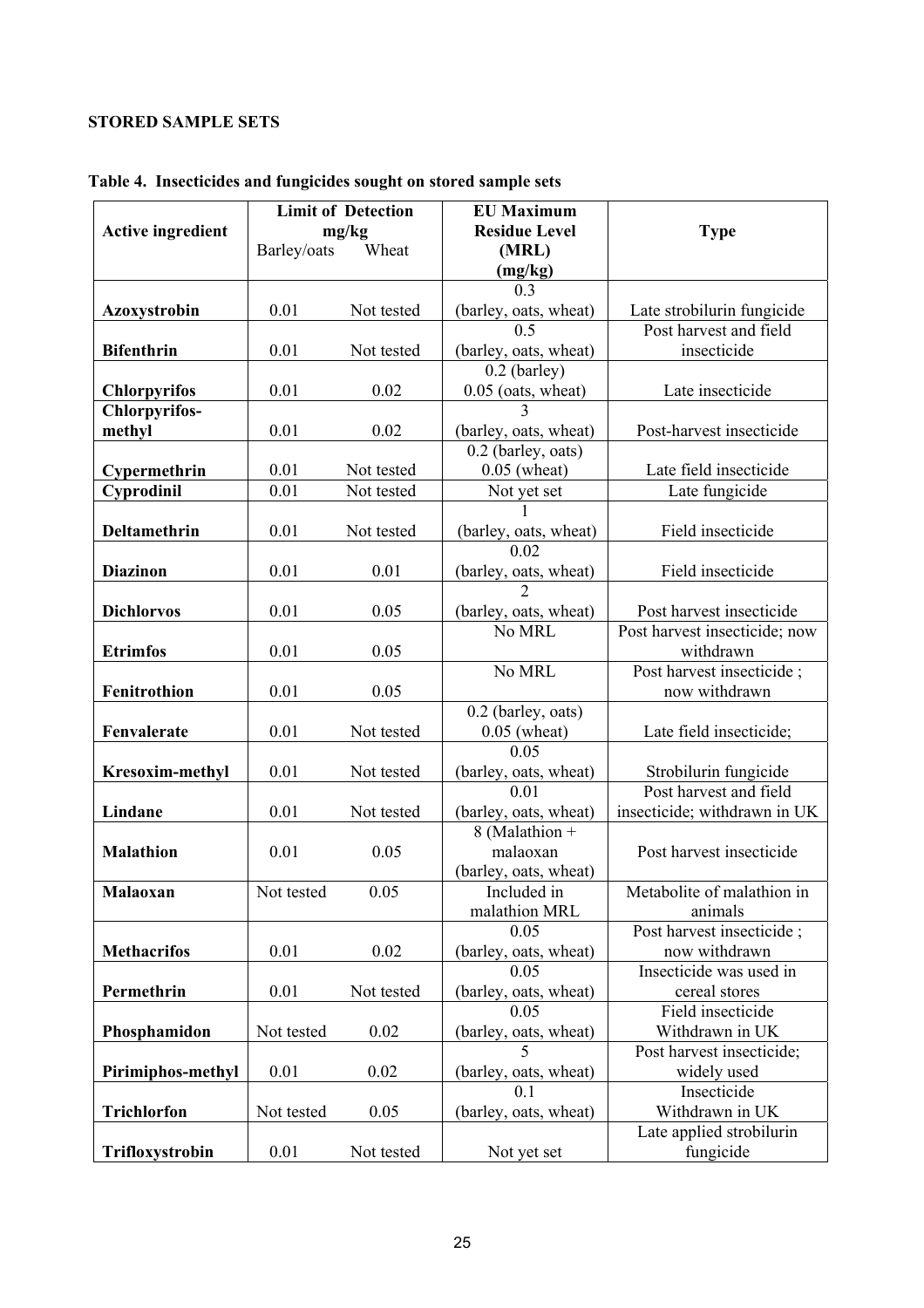# **Barley and Oats**

The samples sets of stored barleys and oats were tested for insecticides and fungicides as listed in **Table 4**. Results are shown in **Table 5.** Residue levels were generally very low, and no residues greater than existing EU Maximum Residue Levels (MRLs) were detected. In both years the post harvest insecticide pirimiphos-methyl (Trade name Actellic) was detected most frequently (detected in 50-60% of barley samples and 70-90% of oat/oatfeed samples). The fungicide cyprodinil (trade name Unix) was detected in around 10% of barleys, at levels of up to 0.14 mg/kg. No EU MRL has yet been set for this compound.

# **Table 5. Pesticide residues found in barley and oat samples**

*(Means are calculated as the mean of samples containing residues at or above the limit of quantification)* 

| Sample/analyte                     | <b>EU</b><br><b>MRL</b> | $%$ of<br>samples $>$ | Mean<br>mg/kg | <b>Maximum</b><br>mg/kg |
|------------------------------------|-------------------------|-----------------------|---------------|-------------------------|
|                                    | mg/kg                   | LOO                   |               |                         |
| <b>BARLEY</b>                      |                         |                       |               |                         |
| 2003 harvest (26 samples)          |                         |                       |               |                         |
| Any pesticide                      |                         | 65                    |               | 0.68                    |
| <b>Chlorpyrifos-methyl</b>         |                         | 15                    | 0.03          | 0.32                    |
| Pirimiphos-methyl                  | $rac{3}{5}$             | 58                    | 0.10          | 0.68                    |
| <b>Dichlorvos</b>                  | $\overline{2}$          | $\boldsymbol{0}$      |               | ${}_{0.01}$             |
| Cyprodinil                         | not set                 | 8                     | 0.035         | 0.06                    |
|                                    |                         |                       |               |                         |
| 2004 harvest (23 samples)          |                         |                       |               |                         |
| Any pesticide<br><b>Bifenthrin</b> | 0.5                     | 78<br>$\overline{4}$  | 0.09          | 1.49<br>0.09            |
| <b>Chlorpyrifos-methyl</b>         | $\mathfrak{Z}$          | 9                     | 0.015         | 0.02                    |
| Pirimiphos-methyl                  | 5                       | 52                    | 0.41          | 1.49                    |
| <b>Dichlorvos</b>                  | $\overline{2}$          | $\mathbf{0}$          |               | < 0.01                  |
| Cyprodinil                         | not set                 | 13                    | 0.08          | 0.14                    |
|                                    |                         |                       |               |                         |
| <b>OATS and OATFEED</b>            |                         |                       |               |                         |
|                                    |                         |                       |               |                         |
| 2003 harvest (10 samples)          |                         |                       |               |                         |
| Any pesticide                      |                         | 90                    |               | 0.38                    |
| <b>Chlorpyrifos-methyl</b>         | $\mathfrak{Z}$          | 20                    | 0.01          | 0.05                    |
| Pirimiphos-methyl                  | 5                       | 90                    | 0.08          | 0.38                    |
| <b>Dichlorvos</b>                  | $\overline{2}$          | 10                    | 0.01          | 0.01                    |
| Cyprodinil                         | not set                 | $\mathbf{0}$          |               | < 0.01                  |
| 2004 harvest (8 samples)           |                         |                       |               |                         |
| Any pesticide                      |                         | 75                    |               | 1.86                    |
| <b>Chlorpyrifos-methyl</b>         | $\mathfrak{Z}$          | $\boldsymbol{0}$      |               | ${}_{0.01}$             |
| Pirimiphos-methyl                  | 5                       | 75                    | 0.63          | 1.86                    |
| <b>Dichlorvos</b>                  | $\overline{2}$          | $\boldsymbol{0}$      |               | ${}_{0.01}$             |
| Cyprodinil                         | not set                 | $\boldsymbol{0}$      |               | ${}_{0.01}$             |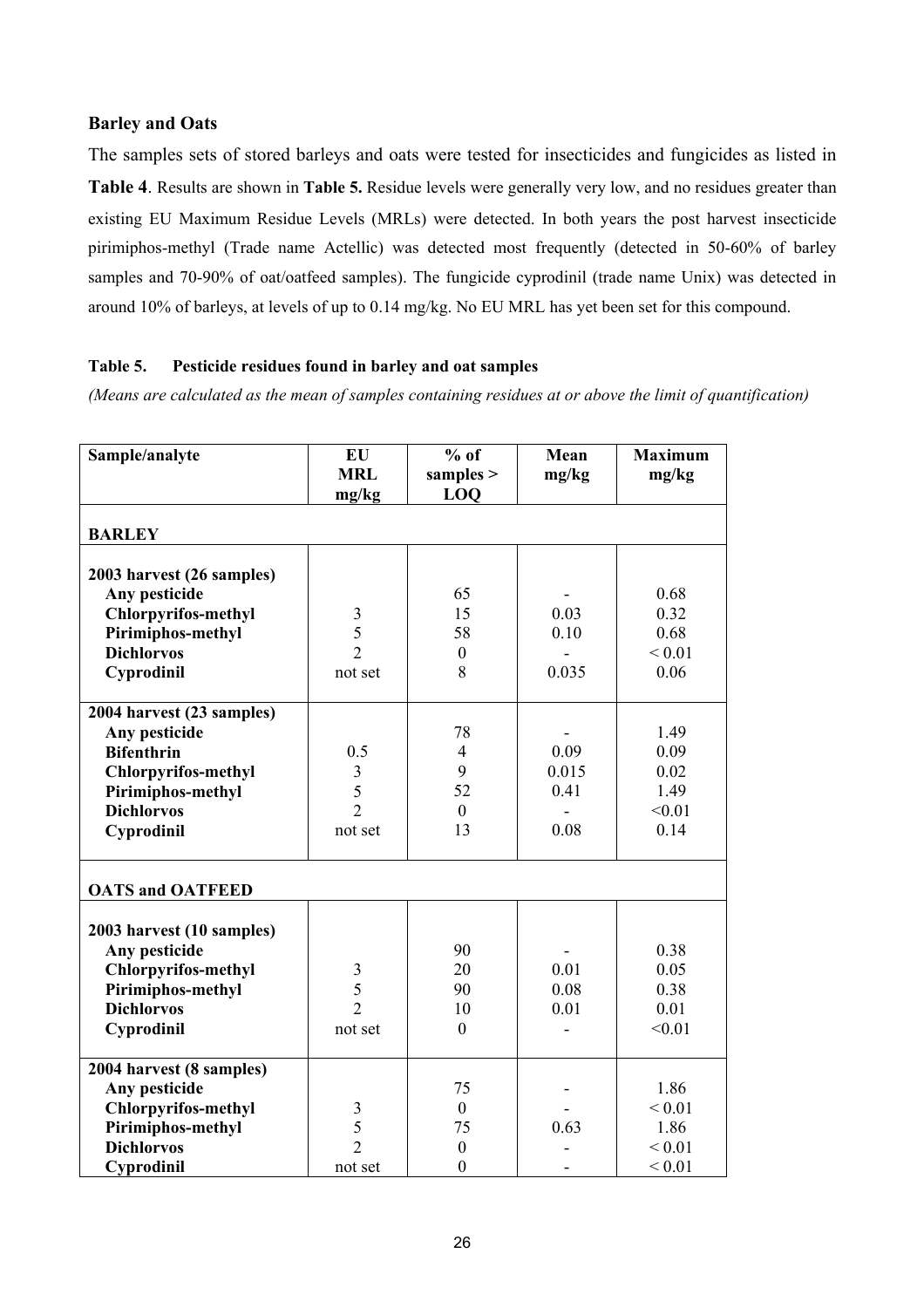## **WHEAT and WHEATFEED**

## **Table 6. Pesticide residues sought in wheat and wheatfeed samples**

*(Means are calculated as the mean of samples containing residues at or above the limit of quantification)* 

| Sample/analyte                                 | EU<br><b>MRL</b><br>mg/kg | $%$ of<br>samples $>$<br><b>LOO</b> | Mean<br>mg/kg | <b>Maximum</b><br>mg/kg |
|------------------------------------------------|---------------------------|-------------------------------------|---------------|-------------------------|
| <b>WHEAT</b>                                   |                           |                                     |               |                         |
| 2003 harvest (31 samples)                      |                           |                                     |               |                         |
| Any pesticide                                  |                           | 19                                  |               |                         |
| <b>Chlorpyrifos-methyl</b>                     | $rac{3}{5}$               | 3                                   | 0.07          | 0.07                    |
| Pirimiphos-methyl                              |                           | 16                                  | 0.12          | 0.27                    |
| <b>Malathion</b>                               | 8                         | 3                                   | 0.05          | 0.05                    |
| 2004 harvest (31 samples)                      |                           |                                     |               |                         |
| Any pesticide                                  |                           | 6                                   |               |                         |
| Pirimiphos-methyl                              | 5                         | 6                                   | 0.18          | 0.28                    |
| <b>WHEATFEED</b> (including wheatfeed pellets) |                           |                                     |               |                         |
| 2003 harvest (23 samples)<br>Any pesticide     |                           | 17                                  |               |                         |
| Pirimiphos-methyl                              | $\overline{5}$            | 17                                  | 0.36          | 0.99                    |
| 2004 harvest (19 samples)                      |                           |                                     |               |                         |
| Any pesticide                                  |                           | 63                                  |               |                         |
| Pirimiphos-methyl                              | 5                         | 63                                  | 0.27          | 0.77                    |
|                                                |                           |                                     |               |                         |

Details of the pesticide residues found are given in **Table 6**. All residues found in whole wheat and in wheatfeed were well below the EU MRLs for wheat grain.

Of the wheat grain samples tested, 19% from the 2003 harvest and 6% from the 2004 harvest contained at least one detectable pesticide.

No residues were detected in the organic wheat samples, but the number of samples (3) was too small for the results to be statistically significant. The organic samples have not therefore been separated out in Table 6.

The proportion of wheatfeed samples containing detectable residues was similar in 2003 but significantly higher in 2004 (63%). It is not surprising that more wheatfeed should contain detectable residues, since any residues are likely to be concentrated in the bran layers and hence find their way into wheatfeed. There is no obvious reason for the difference between the 2003 and 2004 findings.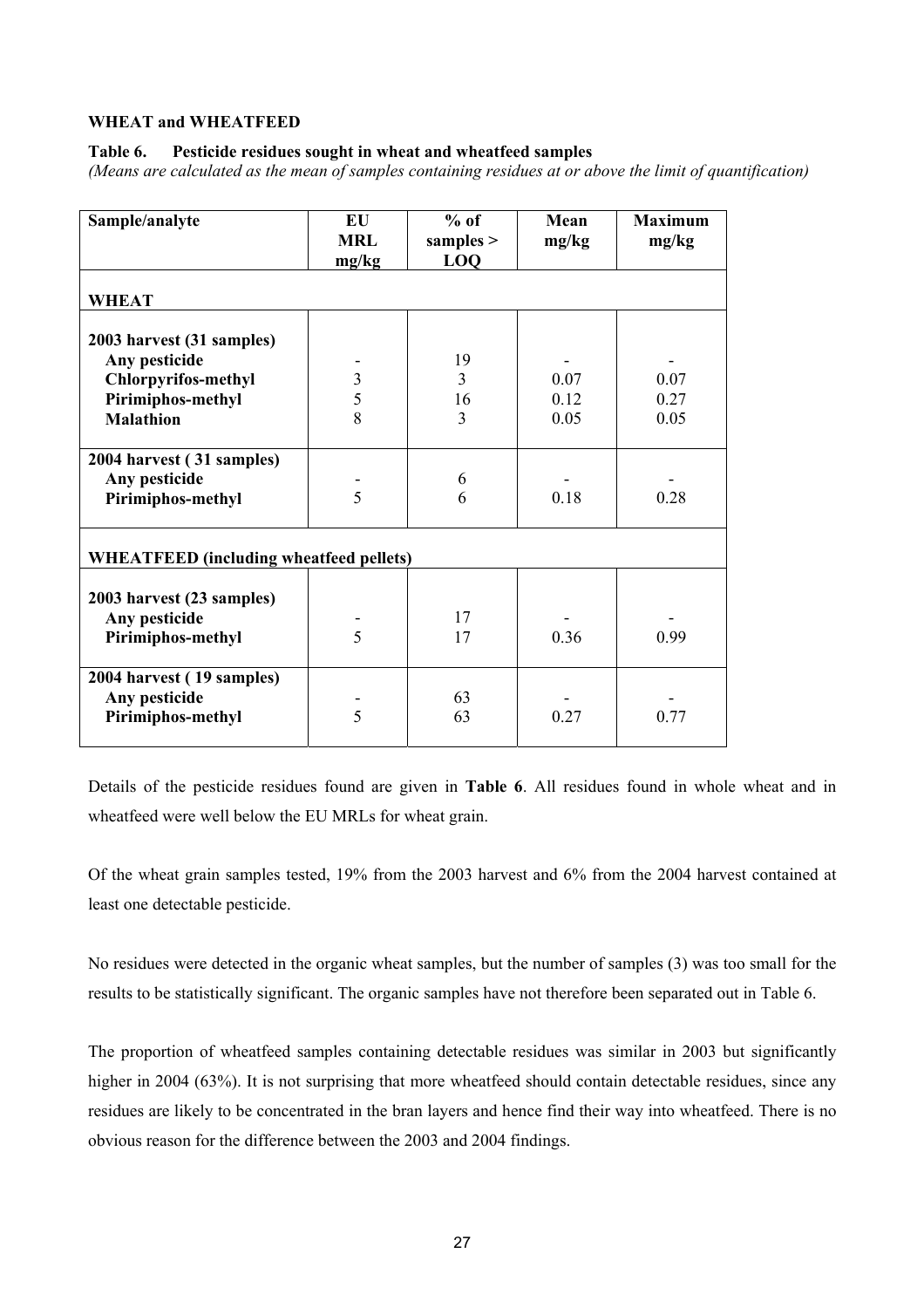The most commonly detected pesticide was pirimiphos-methyl in both years. In samples from 2003, two other pesticide residues were detected in wheat grain samples: chlorpyrifos-methyl on its own in one sample and malathion detected in combination with pirimiphos-methyl in a single wheat sample. Pirimiphos-methyl was the only residue detected in 2004.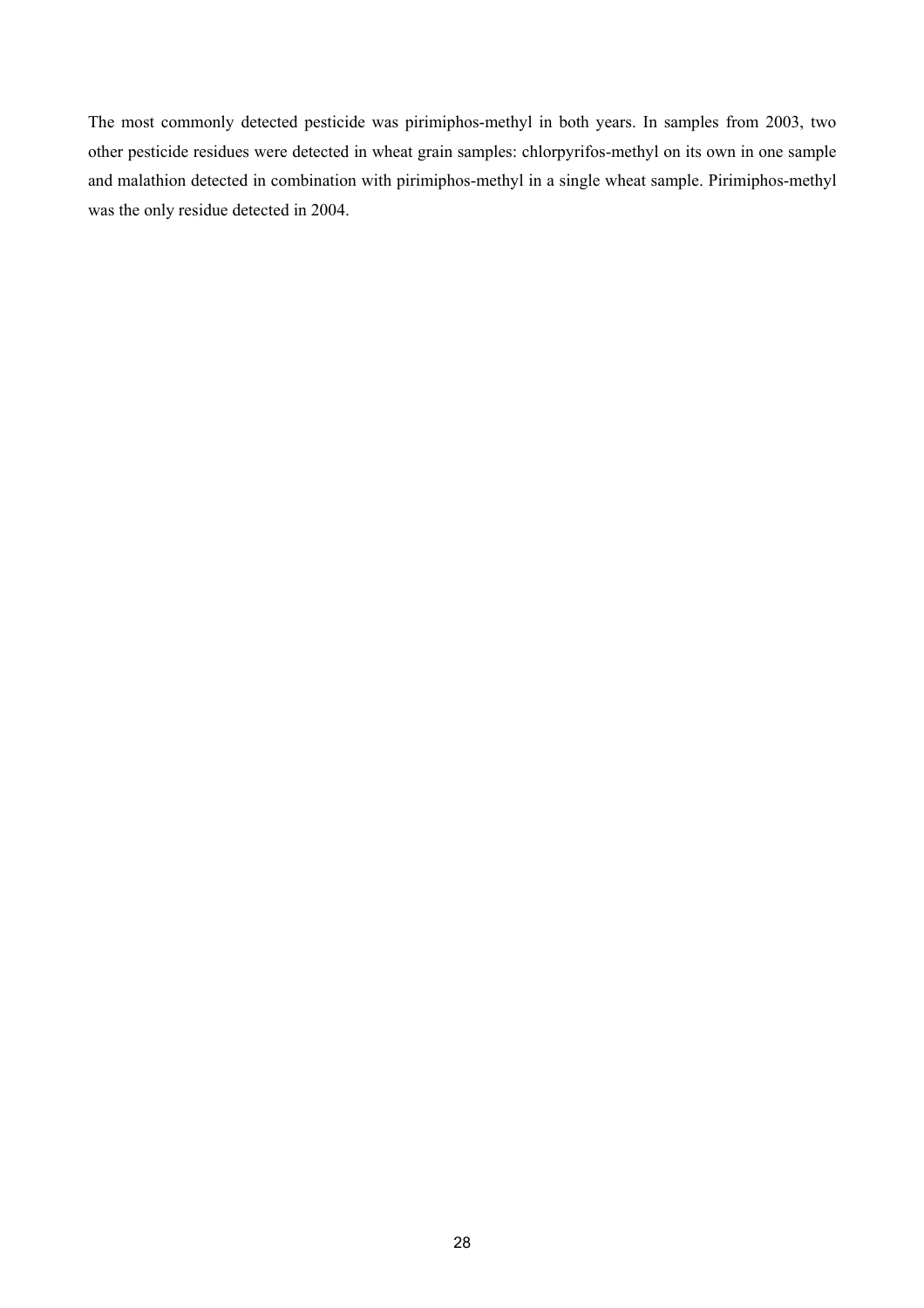# **3.3 Heavy metals and arsenic**

**Table 7. Residues of heavy metals and arsenic in feed barley and pelleted malt culms** 

| <b>Metal</b>   | Limit of<br>quantification<br>(mg/kg) | % of samples<br>$>$ LOQ | Mean<br>(mg/kg) | <b>Maximum</b><br>(mg/kg) | <b>Legal limit for</b><br>feed materials<br>(mg/kg) |
|----------------|---------------------------------------|-------------------------|-----------------|---------------------------|-----------------------------------------------------|
| 2004 harvest   |                                       |                         |                 |                           |                                                     |
| Arsenic        | 0.01                                  | 73                      | 0.014           | 0.05                      | $\overline{2}$                                      |
| Cadmium        | 0.01                                  | 95                      | 0.016           | 0.04                      | $\mathbf{1}$                                        |
| Lead           | 0.02                                  | 96                      | 0.056           | 0.11                      | 10                                                  |
| <b>Mercury</b> | 0.01                                  | $\boldsymbol{0}$        | 0.005           | < 0.01                    | 0.1                                                 |
|                |                                       |                         |                 |                           |                                                     |
| 2005 harvest   |                                       |                         |                 |                           |                                                     |
| Arsenic        | 0.01                                  | 85                      | 0.032           | 0.20                      | $\overline{2}$                                      |
| Cadmium        | 0.01                                  | 85                      | 0.015           | 0.05                      | $\mathbf{1}$                                        |
| Lead           | 0.02                                  | 100                     | 0.053           | 0.09                      | 10                                                  |
| <b>Mercury</b> | 0.01                                  | $\boldsymbol{0}$        | 0.005           | < 0.01                    | 0.1                                                 |

# **A. BARLEY**

# **B. PELLETED MALT CULMS**

| <b>Metal</b>   | Limit of<br>quantification<br>(mg/kg) | % of samples<br>$>$ LOQ | Mean<br>(mg/kg) | <b>Maximum</b><br>(mg/kg) | Legal limit for<br>feed materials<br>(mg/kg) |
|----------------|---------------------------------------|-------------------------|-----------------|---------------------------|----------------------------------------------|
| 2004 harvest   |                                       |                         |                 |                           |                                              |
| Arsenic        | 0.01                                  | 100                     | 0.042           | 0.09                      | $\overline{2}$                               |
| Cadmium        | 0.01                                  | 100                     | 0.026           | 0.04                      |                                              |
| Lead           | 0.02                                  | 100                     | 0.25            | 0.21                      | 10                                           |
| <b>Mercury</b> | 0.01                                  | $\boldsymbol{0}$        | 0.005           | ${}_{0.01}$               | 0.1                                          |
|                |                                       |                         |                 |                           |                                              |

Although residues of arsenic, cadmium and lead were detected in a high proportion of samples, mean concentrations were very low, and the maximum levels detected were well below legal limits in all cases. Mercury was not detected in any of the samples.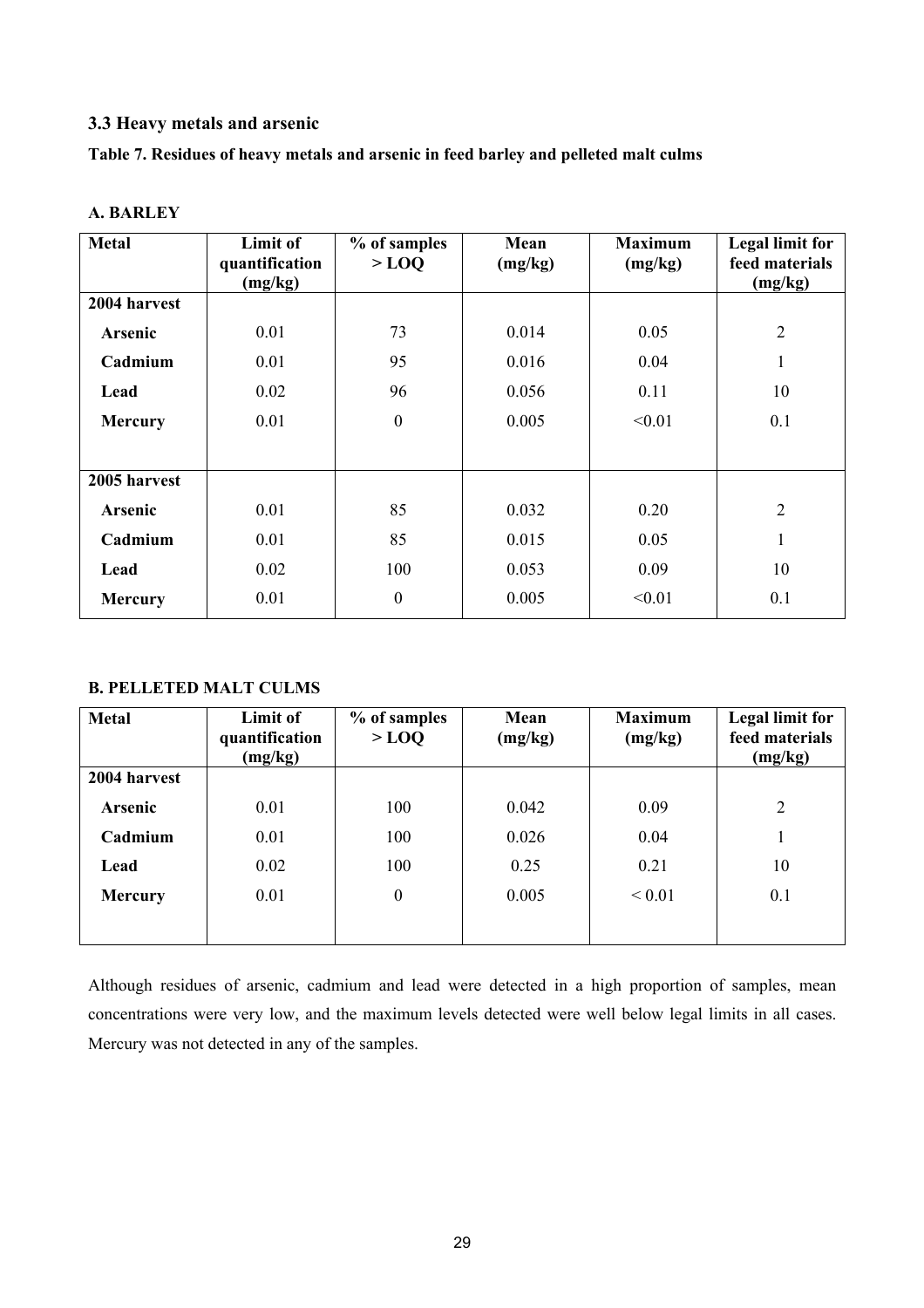**Table 8. Residues of heavy metals and arsenic in oats and oatfeed** 

| <b>Metal</b>   | Limit of<br>quantification<br>(mg/kg) | % of samples<br>$>$ LOQ | Mean<br>(mg/kg) | <b>Maximum</b><br>(mg/kg) | Legal limit for<br>feed materials<br>(mg/kg) |
|----------------|---------------------------------------|-------------------------|-----------------|---------------------------|----------------------------------------------|
| 2004 harvest   |                                       |                         |                 |                           |                                              |
| Arsenic        | 0.01                                  | 86                      | 0.029           | 0.06                      | $\overline{2}$                               |
| Cadmium        | 0.01                                  | 43                      | 0.01            | 0.02                      | $\mathbf{1}$                                 |
| Lead           | 0.02                                  | 86                      | 0.07            | 0.16                      | 10                                           |
| <b>Mercury</b> | 0.01                                  | $\boldsymbol{0}$        | 0.005           | ${}_{0.01}$               | 0.1                                          |
| 2005 harvest   |                                       |                         |                 |                           |                                              |
| <b>Arsenic</b> | 0.01                                  | 86                      | 0.016           | 0.04                      | $\overline{2}$                               |
| Cadmium        | 0.01                                  | 86                      | 0.011           | 0.02                      | $\mathbf{1}$                                 |
| Lead           | 0.02                                  | 100                     | 0.034           | 0.06                      | 10                                           |
| <b>Mercury</b> | 0.01                                  | $\boldsymbol{0}$        | 0.005           | < 0.01                    | 0.1                                          |

#### **OATS and OATFEED**

Results for oat feed were not significantly different from those for oat grain, and therefore the two categories have been combined in **Table 8.** Results were very similar to those for feed barley and malt culm pellets, with the incidence of arsenic, lead and cadmium residues being relatively high, but actual concentrations being very low, well below legal limits. Mercury was not detected in any of the samples.

# **Table 9. Residues of heavy metals and arsenic in feed wheat and wheatfeed**

| <b>Metal</b>    | Limit of<br>quantification<br>(mg/kg) | % of samples<br>$>$ LOQ | Mean<br>(mg/kg) | <b>Maximum</b><br>(mg/kg) | Legal limit for<br>feed materials<br>(mg/kg) |
|-----------------|---------------------------------------|-------------------------|-----------------|---------------------------|----------------------------------------------|
| 2004 harvest    |                                       |                         |                 |                           |                                              |
| 0.01<br>Arsenic |                                       | 50                      | 0.009           | 0.03                      | $\overline{2}$                               |
| Cadmium<br>0.01 |                                       | 100<br>0.035            |                 | 0.06                      | 1                                            |
| 0.02<br>Lead    |                                       | 86                      | 0.11<br>0.036   |                           | 10                                           |
| <b>Mercury</b>  | 0.01                                  |                         | 0.005           | < 0.01                    | 0.1                                          |
| 2005 harvest    |                                       |                         |                 |                           |                                              |
| Arsenic         | 0.01                                  | 20                      | 0.011           | 0.14                      | $\overline{2}$                               |
| Cadmium<br>0.01 |                                       | 100                     | 0.049           | 0.10                      | 1                                            |
| Lead            | 0.02                                  | 93                      | 0.041           | 0.14                      | 10                                           |
| <b>Mercury</b>  | 0.01                                  | $\boldsymbol{0}$        | 0.005           | < 0.01                    | 0.1                                          |

## **A. WHEAT**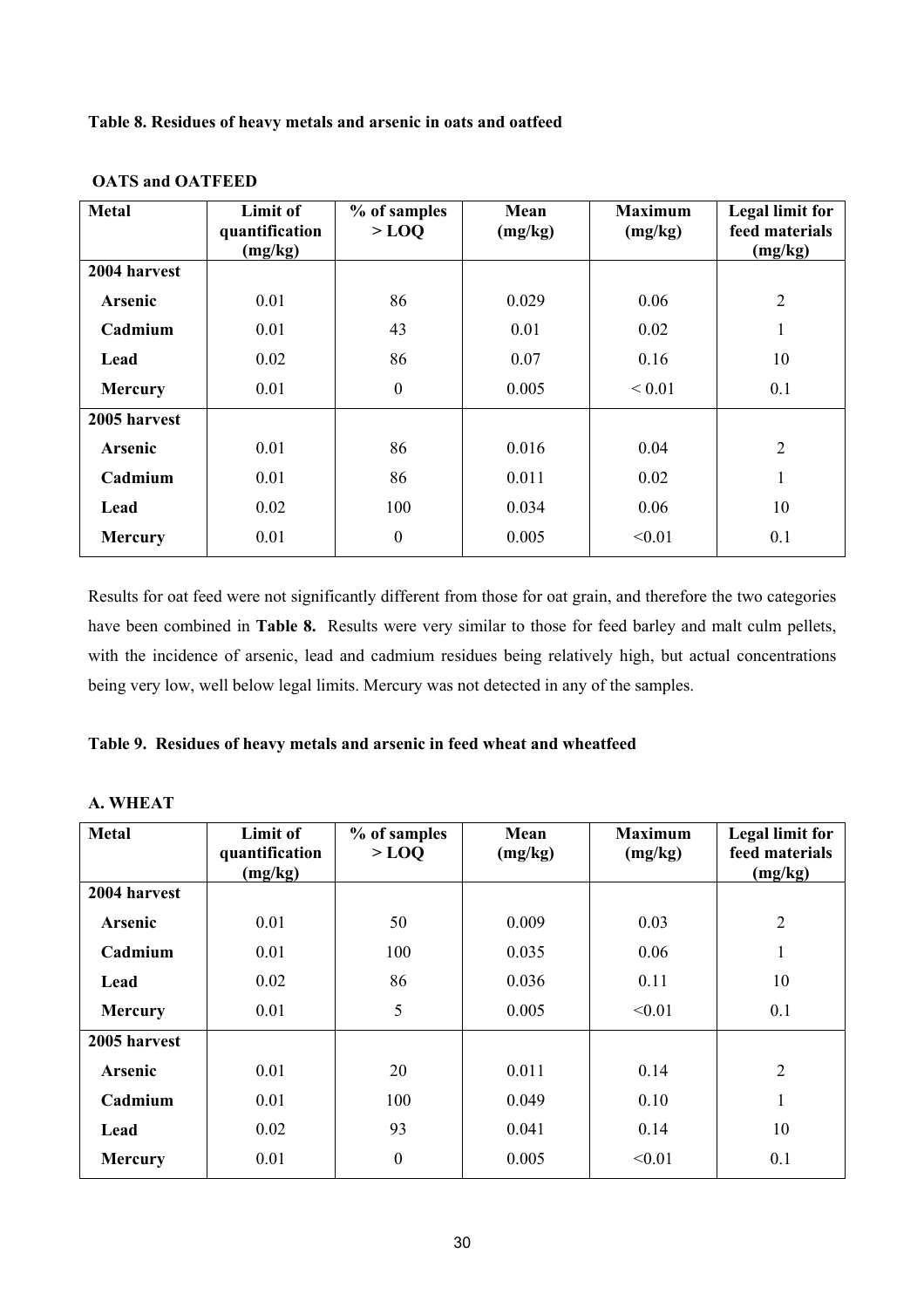#### **B. WHEATFEED**

| <b>Metal</b>           | Limit of<br>quantification<br>(mg/kg) | % of samples<br>$>$ LOQ | Mean<br>(mg/kg) | <b>Maximum</b><br>(mg/kg) | <b>Legal limit for</b><br>feed materials<br>(mg/kg) |
|------------------------|---------------------------------------|-------------------------|-----------------|---------------------------|-----------------------------------------------------|
| 2004 harvest           |                                       |                         |                 |                           |                                                     |
| Arsenic                | 0.01                                  | 100                     | 0.028           | 0.06                      | $\overline{2}$                                      |
| Cadmium<br>0.01        |                                       | 100                     | 0.074           | 0.12                      | 1                                                   |
| 0.02<br>Lead           |                                       | 100                     | 1.29            | 12.3                      | 10                                                  |
| <b>Mercury</b>         | 0.01                                  |                         | 0.005           | < 0.01                    | 0.1                                                 |
| 2005 harvest           |                                       |                         |                 |                           |                                                     |
| <b>Arsenic</b>         | 0.01                                  | 100                     | 0.021           | 0.04                      | $\overline{2}$                                      |
| Cadmium<br>0.01        |                                       | 100                     | 0.099           | 0.15                      | $\mathbf{1}$                                        |
| 0.02<br>Lead           |                                       | 100                     | 0.066           | 0.18                      | 10                                                  |
| 0.01<br><b>Mercury</b> |                                       | $\boldsymbol{0}$        | 0.005           | < 0.01                    | 0.1                                                 |

Results of heavy metal analysis for wheat and wheatfeed are shown in **Table 9, A and B**. Although arsenic, cadmium and lead were detected widely in wheatfeed and feed wheat samples, the levels recorded were generally very low (mean values were <0.1mg/kg for all heavy metals over both years and products). Only one sample presented any cause for concern. This involved a sample of wheatfeed in 2004 where the lead content was measured at 12.3mg/kg. The dataset did not provide sufficient information to identify a reason for this elevated lead result and the only conclusion can be that it is an outlier within this population. As with the barley and oat samples, mercury was rarely detected.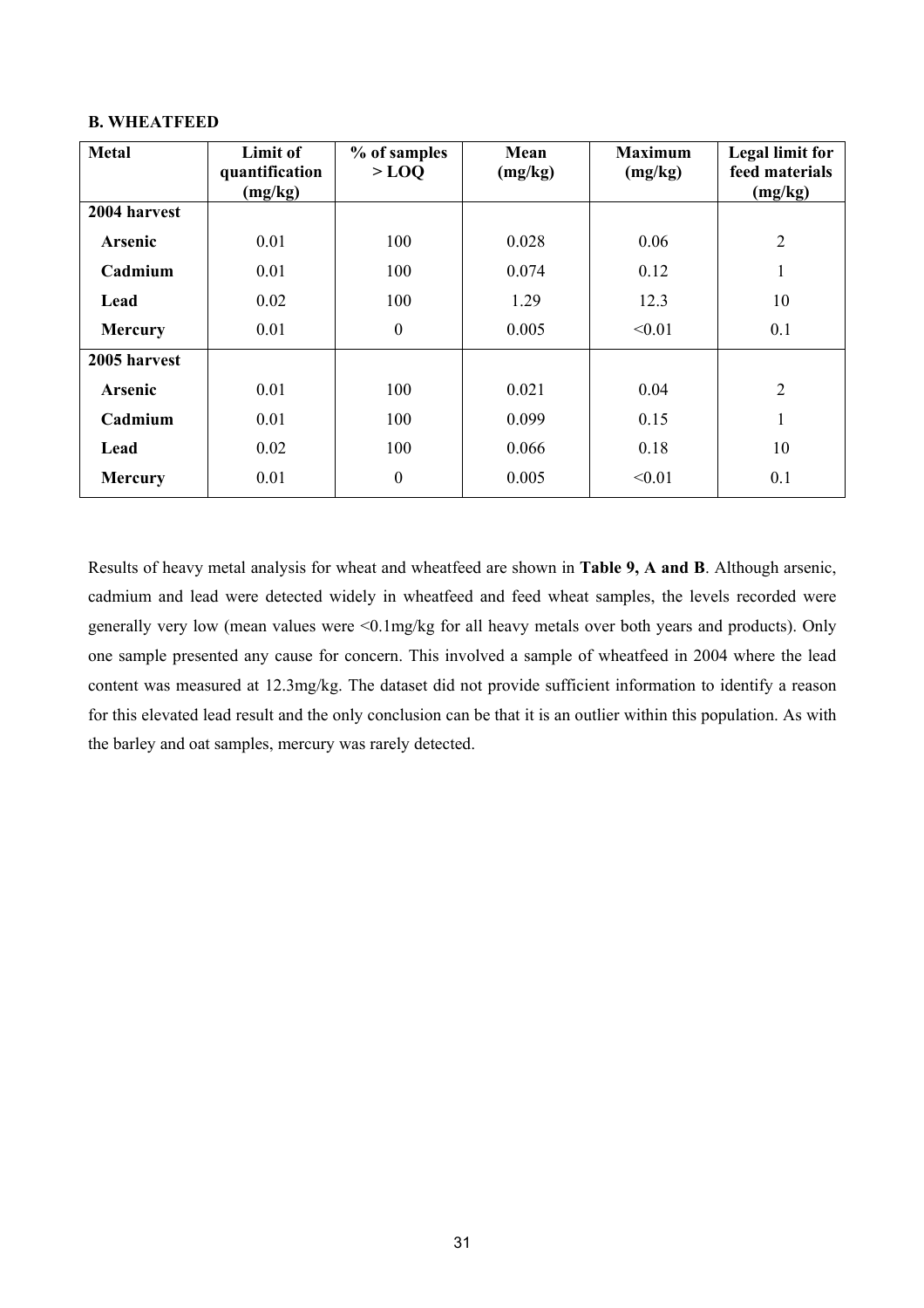# **4. INFORMATION UTILISATION**

# **4.1 Communications to levy payers**

- Companies who provided samples for the project have been provided with details of the results for their own samples for each sample set collected.
- In addition, a summary report for the AIC has been compiled for each sample set.
- Technical committee meetings of the AIC have also been attended (May 2004 and March 2005) in order to agree sampling protocols and to present summary data.
- Summary data has been presented to levy payers at the HGCA monitoring meeting in April 2005.
- A poster explaining the project was presented at Cereals 2005
- A talk outlining the aims of the project and summarising the findings and implications was presented to a conference on Pig Performance, organised by the HGCA and the Society of Feed Technologists in November 2005.

In addition, the project has featured at the following events at CCFRA:

- Lecture to the Cereal Variety Working Party (December 2004) where a summary of data generated on all cereals was provided "Contaminant monitoring in cereals"
- Lecture to the Cereal Variety Working Party  $(11<sup>th</sup>$  January 2006) "Monitoring contaminants in wheat" covering HGCA projects 2819,3033 and 3150
- Powerpoint presentation at Campden Day, June 2005
- A CCFRA Research Summary Sheet will be produced summarising HGCA funded project work on contaminant issues within the animal and human food chain plus rapid assessment of DON at grain intake.

# **4.2 Dissemination of information to other organisations**

Comments on the potential implications of proposed mycotoxin guidelines (taking into account results obtained from this project) were provided to the AIC for use in discussions with the Food Standards Agency.

# **4.3 Issues which arose during this project**

# **4.3.1 Trichothecene levels in oats**

Monitoring of the first set of freshly harvested samples (2004 harvest) for mycotoxins indicated that some samples of oats and oatfeed could contain relatively high levels of trichothecenes, particularly of T-2 and HT-2. EFSA is currently collecting data on the occurrence of these two mycotoxins, with a view to setting legal limits for cereals/cereal products used for human food, and there is a similar interest in setting limits or guidelines for animal feed (see section 4.3.2). Since the actual number of oats/oatfeed samples tested from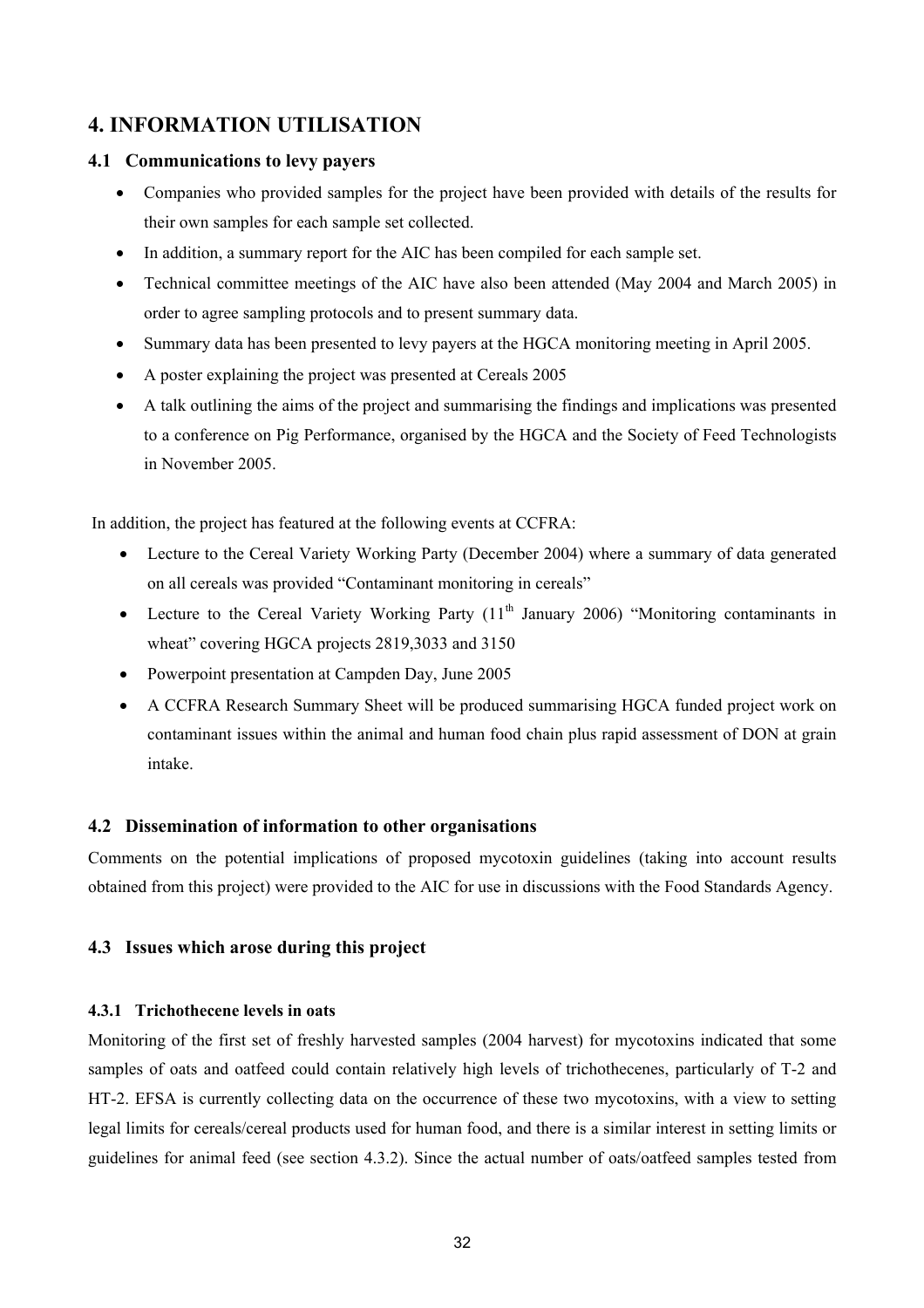the 2004 harvest was small, it was decided to also test oats from the next sample set collected (stored samples from the 2004 harvest) for trichothecenes in order to obtain more data. (See also Section 4.2).

#### **4.3.2 Draft guideline limits for mycotoxins in animal feed**

In August 2005 a Draft Commission Recommendation (on the presence of deoxynivalenol, zearalenone, ochratoxin A and fumonisins in products intended for animal feeding) was circulated. This document:

- Proposed guidelines for deoxynivalenol, zearalenone and ochratoxin A in cereals and cereal products used as feed materials
- Suggested lower limit for complementary and/or complete feedingstuffs for certain more sensitive species (especially pigs)
- Noted an urgent need for more data on T-2 and HT-2 in animal feedingstuffs and feed materials
- Proposed guidelines limits for fumonisins in maize and lower limits for all complementary and complete feedingstuffs for certain specified species
- Noted a need to generate reliable data across the EU on the presence of mycotoxins in cereals and cereal products intended for use in animal feed

The data generated from this project could help to fulfil this need, at least for the UK.

#### **4.3.3 Ergot**

Reports in the farming press and personal communications from end-user companies suggest that there is at least a subjective impression amongst both cereal growers and processors that ergot infections in cereals are increasing in Western Europe. The European Commission's Scientific Committee on Animal health has concluded that existing EU legislation on ergot is insufficient to protect animal health due to the difficulty of accurately separating contaminated grain on the basis of size, and the importance of the alkaloid content of individual ergot sclerotia on actual toxicity, The Contaminants Panel of the European Food Safety Authority (EFSA) has issued an Opinion on the occurrence of Ergot in animal feed *(EFSA, 2005)*. Ergot sclerotia contain a number of structurally related alkaloids (ergolines), of which 6 (ergocristine, ergotamine, ergocryptine, ergometrine, ergosine and ergocornine), together with their –inine- metabolites (ergocristinine, ergotaminine etc) are the most common. However, the Panel noted that there were big differences, not only between the total alkaloid content of individual sclerotia, but also between the relative proportions of specific alkaloids. Since there are significant differences between the toxicity and bioavailability of individual ergolines, the Panel felt unable to identify marker alkaloids which would provide a reliable marker of ergot contamination. Subsequently, the Scientific Committee on Animal health, following the lead announced by Germany, has agreed that the total concentration of ergometrine, ergotamine and ergocryptamine would as suitable as a marker of ergot contamination. Ergocrystine should ideally be included in this monitoring, but some analytical problems might need to be overcome *(SCFCAH, animal nutrition section, 2005).* 

It is therefore recommended that a selection of samples of cereals should be tested for these ergot alkaloids.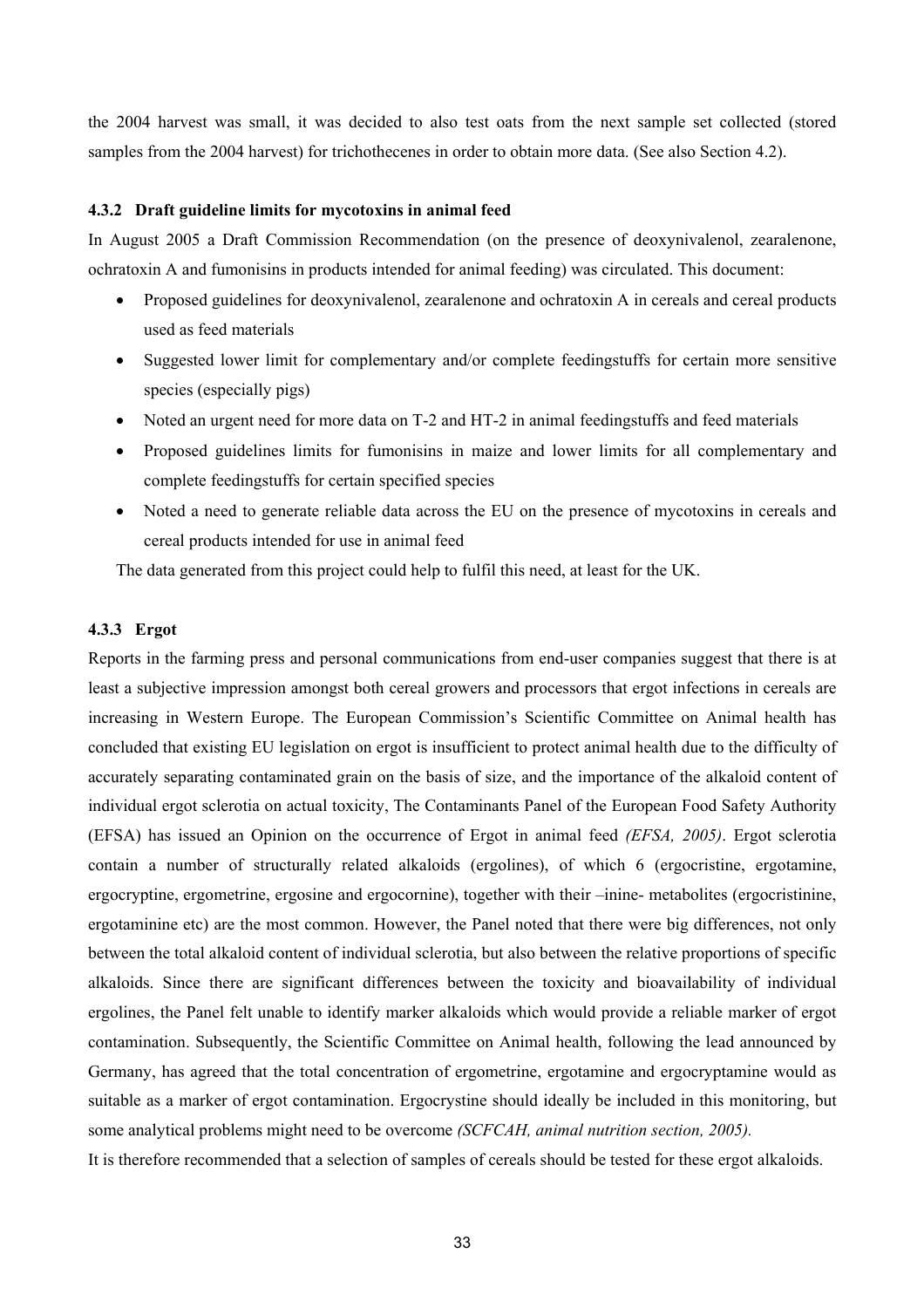# **5. CONCLUSIONS AND RECOMMENDATIONS**

Although the period covered by this project is limited to 3 harvests, the results to date indicate that UKgrown cereals are safe for use as feed materials for animals. Levels of contaminants such as heavy metals, pesticide residues and aflatoxins, were low and, apart from one exception, well within statutory limits. Only one sample out of 336 contained a contaminant (lead) at a level which exceeded the legal limit. In general, cereals are unlikely to be significant sources of these contaminants in animal diets. The procedures put in place for the replacement project will allow exceptional samples such as the one noted above to be followed up so that the cause can, if possible, be identified.

Statutory limits have not been set for ochratoxin A and *Fusarium* mycotoxins in animal feeds, and the current indications are that Guideline Values rather than legal limits will be recommended. None of the samples tested for this project contained mycotoxins at levels which would exceed the current proposals for these Guideline Values for general feed materials. However, some samples did exceed the proposed lower Guideline Values for complete and/or complementary feedingstuffs for particularly sensitive species. The results also suggest that the relative incidence of the different Fusarium mycotoxins might be changing, with an increase in the incidence of the more toxic T-2 and HT-2 toxins. It is recommended that continued monitoring of *Fusarium* toxins is particularly important in order to determine whether this is a real trend.

An investigation of a cheaper alternative for screening of dioxins identified a kit which could theoretically be used for this purpose. However, the very different basis of quantification means that the kit is unsuitable for routine use for assuring legal compliance without substantial further work to develop and validate correlations.

Scanning of information sources for emerging issues has revealed an increasing concern in relation to potential contamination with ergot and ergot alkaloids, and some sources suggest that ergot infection is increasing in cereals in Western Europe. Further investigation into the incidence of ergot and the levels of ergot alkaloids in cereal and their by-products is recommended.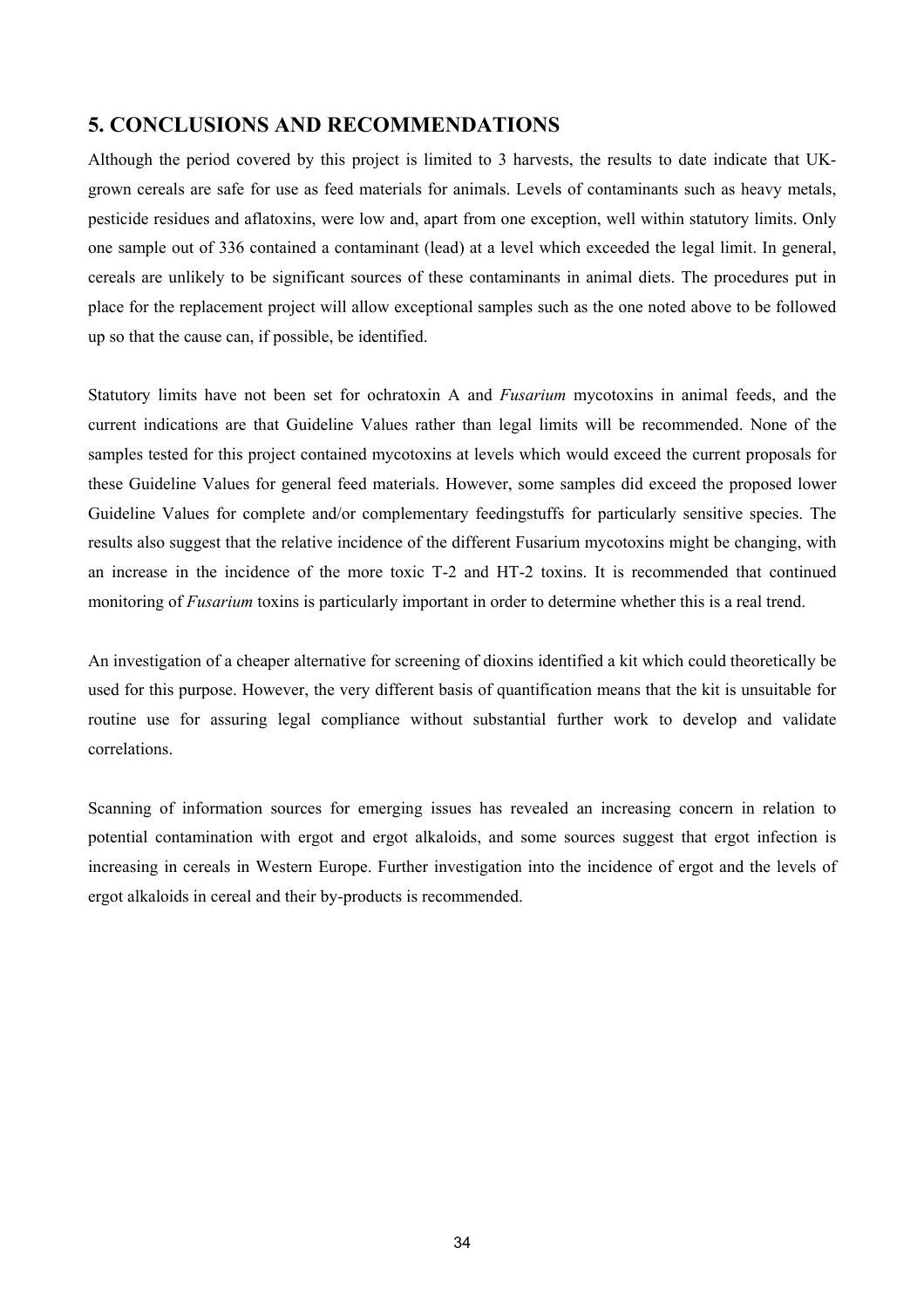# **6. REFERENCES**

Baxter, E.D., Slaiding, I.R. and Kelly, B., *J. Am. Soc. Brew. Chem*., 2001, **59 (3),** 98-100.

Bottomley, P and Baker P.G., *Analyst,* 1984, **109(1),** 85-90.

Chamberlain, S.J., *Analyst,* 1990, 115(9), 1161-1165.

European Commission; The Standing Committee on the Food Chain and animal health; animal nutrition section; Minutes of the meeting of  $30<sup>th</sup>$  November 2005.

European Food Safety Authority; Opinion of the CONTAM Panel related to ergot as undesirable substance in animal feed. Adopted 19<sup>th</sup> April, 2005.

Hook, S. and Williams, R. (2004) Investigating the possible relationship between pink grains and Fusarium mycotoxins in 2004 harvest feed wheat. HGCA Project Report No. 354, pp16.

Luke, M.A., Froberg, J.E., Doose, G.M., Masumoto, H.T., *J.Assoc. Off. Anal. Chem,* 1981, **64(5):**1187-95.

Patel, S., Hazel, C.M., Winterton, A.G.M., Mortby, E., *Food Adit. Contam*., 1996, **13(7),** 833-841.

Rees, T D; Hilton, J. *Laboratory Practice*. 1978, **27 (4),** pp. 291.

Verstraede, EBC Symposium on Mycotoxins and other contaminants in the malting and brewing industries. January 2003, Brussels